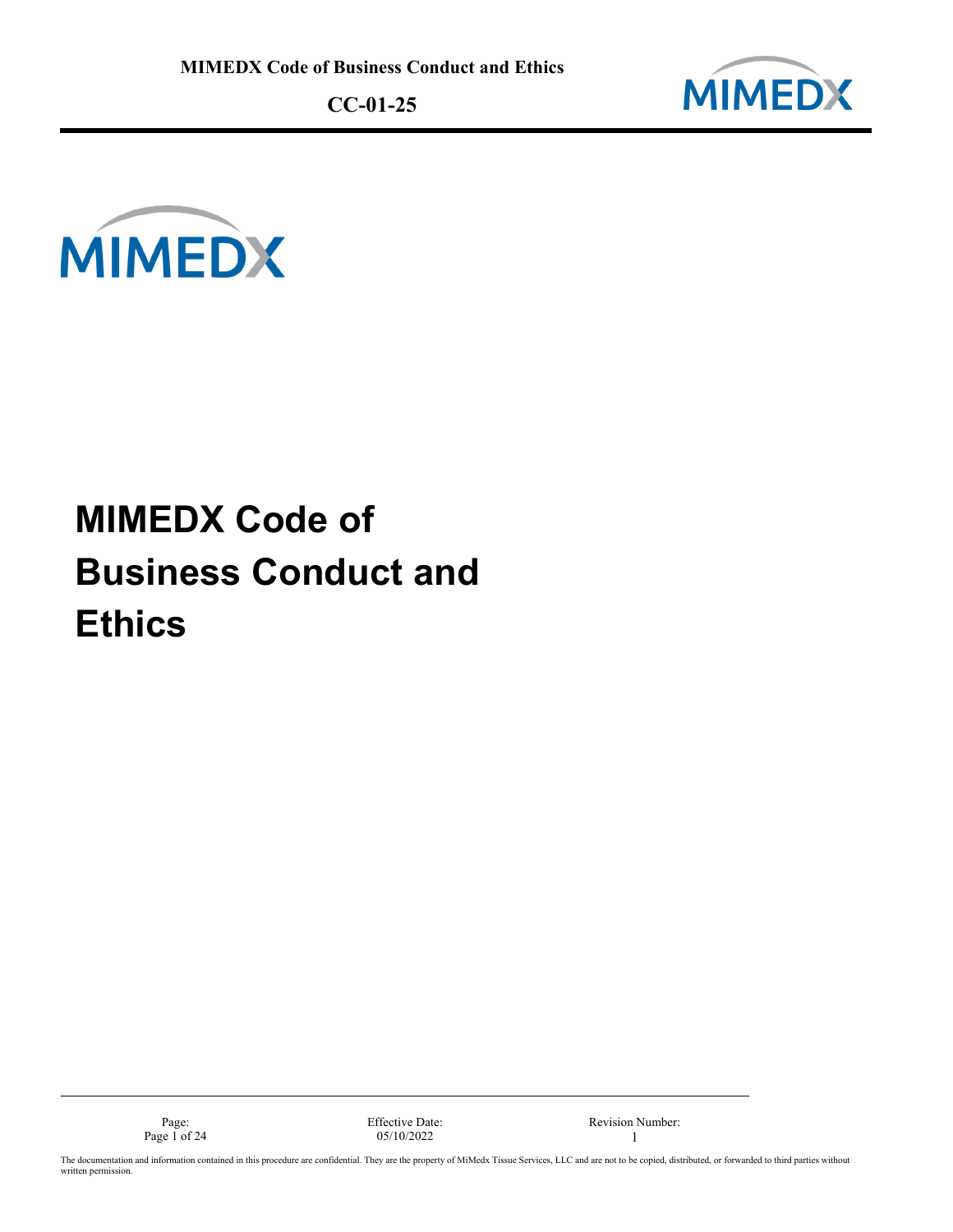

### **MIMEDX Group, Inc.**

#### **Table of Contents**

| 1. Introduction<br>$\overline{4}$<br>$\overline{4}$<br>1.1 Purpose<br>$\overline{4}$<br>1.2 Seeking Help and Doing the Right Thing<br>1.3 Reporting Violations of the Code and Other Compliance Concerns<br>5<br>$\overline{6}$<br>1.4 Disciplinary Consequences of Non-Compliance<br>$\,6$<br>1.5 Confidentiality<br>$\,6$<br>1.6 Policy Against Retaliation<br>$\,6$<br>1.7 Policy Against Discrimination<br>$\overline{7}$<br>1.8 Waivers of the Code<br>$\overline{7}$<br>2. Conflicts of Interest<br>$\overline{7}$<br>2.1 Identifying Conflicts of Interest<br>$\overline{7}$<br>2.2 Requirement to Disclose Conflicts of Interest<br>8<br>2.3 Family Members and Work<br>8<br>3. Helping Protect MIMEDX - Employee Obligations<br>8<br>3.1 General Requirements<br>$\overline{9}$<br>3.2 Confidential Business Information<br>$\boldsymbol{9}$<br>3.3 Intellectual Property<br>10<br>4. Protecting Company Assets<br>5. Privacy<br>10<br>5.1 The Basics<br>10<br>11<br>5.2 Data Privacy<br>11<br>5.3 Employee Privacy<br>11<br>5.4 Customer and Patient Privacy<br>12<br>6. Competition and Fair Dealing<br>7. Relationships with Outside Parties<br>12<br>12<br>7.1 Relationships with Our Customers<br>13<br>7.2 Relationships with Third Party Representatives<br>13<br>7.3 Relationships with Suppliers<br>7.4 Relationships with Competitors<br>14<br>8. Relationships with Government Officials<br>14<br>8.1 General<br>14<br>14<br>8.2 Government Audits and Investigations<br>15<br>9. Gifts and Entertainment<br>15<br>9.1 Gifts, Entertainment and Other Items of Value<br>9.2 Interactions with Healthcare Professionals and Customers<br>15<br>15<br>10. Company Records<br>16<br>11. Accuracy of Financial Reports and Other Public Communications<br>17<br><b>12. Payment Practices</b><br>13. Political Contributions and Activities<br>17<br>18<br>14. Insider and Securities Trading |  |
|--------------------------------------------------------------------------------------------------------------------------------------------------------------------------------------------------------------------------------------------------------------------------------------------------------------------------------------------------------------------------------------------------------------------------------------------------------------------------------------------------------------------------------------------------------------------------------------------------------------------------------------------------------------------------------------------------------------------------------------------------------------------------------------------------------------------------------------------------------------------------------------------------------------------------------------------------------------------------------------------------------------------------------------------------------------------------------------------------------------------------------------------------------------------------------------------------------------------------------------------------------------------------------------------------------------------------------------------------------------------------------------------------------------------------------------------------------------------------------------------------------------------------------------------------------------------------------------------------------------------------------------------------------------------------------------------------------------------------------------------------------------------------------------------------------------------------------------------------------------------------------------------------------------|--|
|                                                                                                                                                                                                                                                                                                                                                                                                                                                                                                                                                                                                                                                                                                                                                                                                                                                                                                                                                                                                                                                                                                                                                                                                                                                                                                                                                                                                                                                                                                                                                                                                                                                                                                                                                                                                                                                                                                              |  |
|                                                                                                                                                                                                                                                                                                                                                                                                                                                                                                                                                                                                                                                                                                                                                                                                                                                                                                                                                                                                                                                                                                                                                                                                                                                                                                                                                                                                                                                                                                                                                                                                                                                                                                                                                                                                                                                                                                              |  |
|                                                                                                                                                                                                                                                                                                                                                                                                                                                                                                                                                                                                                                                                                                                                                                                                                                                                                                                                                                                                                                                                                                                                                                                                                                                                                                                                                                                                                                                                                                                                                                                                                                                                                                                                                                                                                                                                                                              |  |
|                                                                                                                                                                                                                                                                                                                                                                                                                                                                                                                                                                                                                                                                                                                                                                                                                                                                                                                                                                                                                                                                                                                                                                                                                                                                                                                                                                                                                                                                                                                                                                                                                                                                                                                                                                                                                                                                                                              |  |
|                                                                                                                                                                                                                                                                                                                                                                                                                                                                                                                                                                                                                                                                                                                                                                                                                                                                                                                                                                                                                                                                                                                                                                                                                                                                                                                                                                                                                                                                                                                                                                                                                                                                                                                                                                                                                                                                                                              |  |
|                                                                                                                                                                                                                                                                                                                                                                                                                                                                                                                                                                                                                                                                                                                                                                                                                                                                                                                                                                                                                                                                                                                                                                                                                                                                                                                                                                                                                                                                                                                                                                                                                                                                                                                                                                                                                                                                                                              |  |
|                                                                                                                                                                                                                                                                                                                                                                                                                                                                                                                                                                                                                                                                                                                                                                                                                                                                                                                                                                                                                                                                                                                                                                                                                                                                                                                                                                                                                                                                                                                                                                                                                                                                                                                                                                                                                                                                                                              |  |
|                                                                                                                                                                                                                                                                                                                                                                                                                                                                                                                                                                                                                                                                                                                                                                                                                                                                                                                                                                                                                                                                                                                                                                                                                                                                                                                                                                                                                                                                                                                                                                                                                                                                                                                                                                                                                                                                                                              |  |
|                                                                                                                                                                                                                                                                                                                                                                                                                                                                                                                                                                                                                                                                                                                                                                                                                                                                                                                                                                                                                                                                                                                                                                                                                                                                                                                                                                                                                                                                                                                                                                                                                                                                                                                                                                                                                                                                                                              |  |
|                                                                                                                                                                                                                                                                                                                                                                                                                                                                                                                                                                                                                                                                                                                                                                                                                                                                                                                                                                                                                                                                                                                                                                                                                                                                                                                                                                                                                                                                                                                                                                                                                                                                                                                                                                                                                                                                                                              |  |
|                                                                                                                                                                                                                                                                                                                                                                                                                                                                                                                                                                                                                                                                                                                                                                                                                                                                                                                                                                                                                                                                                                                                                                                                                                                                                                                                                                                                                                                                                                                                                                                                                                                                                                                                                                                                                                                                                                              |  |
|                                                                                                                                                                                                                                                                                                                                                                                                                                                                                                                                                                                                                                                                                                                                                                                                                                                                                                                                                                                                                                                                                                                                                                                                                                                                                                                                                                                                                                                                                                                                                                                                                                                                                                                                                                                                                                                                                                              |  |
|                                                                                                                                                                                                                                                                                                                                                                                                                                                                                                                                                                                                                                                                                                                                                                                                                                                                                                                                                                                                                                                                                                                                                                                                                                                                                                                                                                                                                                                                                                                                                                                                                                                                                                                                                                                                                                                                                                              |  |
|                                                                                                                                                                                                                                                                                                                                                                                                                                                                                                                                                                                                                                                                                                                                                                                                                                                                                                                                                                                                                                                                                                                                                                                                                                                                                                                                                                                                                                                                                                                                                                                                                                                                                                                                                                                                                                                                                                              |  |
|                                                                                                                                                                                                                                                                                                                                                                                                                                                                                                                                                                                                                                                                                                                                                                                                                                                                                                                                                                                                                                                                                                                                                                                                                                                                                                                                                                                                                                                                                                                                                                                                                                                                                                                                                                                                                                                                                                              |  |
|                                                                                                                                                                                                                                                                                                                                                                                                                                                                                                                                                                                                                                                                                                                                                                                                                                                                                                                                                                                                                                                                                                                                                                                                                                                                                                                                                                                                                                                                                                                                                                                                                                                                                                                                                                                                                                                                                                              |  |
|                                                                                                                                                                                                                                                                                                                                                                                                                                                                                                                                                                                                                                                                                                                                                                                                                                                                                                                                                                                                                                                                                                                                                                                                                                                                                                                                                                                                                                                                                                                                                                                                                                                                                                                                                                                                                                                                                                              |  |
|                                                                                                                                                                                                                                                                                                                                                                                                                                                                                                                                                                                                                                                                                                                                                                                                                                                                                                                                                                                                                                                                                                                                                                                                                                                                                                                                                                                                                                                                                                                                                                                                                                                                                                                                                                                                                                                                                                              |  |
|                                                                                                                                                                                                                                                                                                                                                                                                                                                                                                                                                                                                                                                                                                                                                                                                                                                                                                                                                                                                                                                                                                                                                                                                                                                                                                                                                                                                                                                                                                                                                                                                                                                                                                                                                                                                                                                                                                              |  |
|                                                                                                                                                                                                                                                                                                                                                                                                                                                                                                                                                                                                                                                                                                                                                                                                                                                                                                                                                                                                                                                                                                                                                                                                                                                                                                                                                                                                                                                                                                                                                                                                                                                                                                                                                                                                                                                                                                              |  |
|                                                                                                                                                                                                                                                                                                                                                                                                                                                                                                                                                                                                                                                                                                                                                                                                                                                                                                                                                                                                                                                                                                                                                                                                                                                                                                                                                                                                                                                                                                                                                                                                                                                                                                                                                                                                                                                                                                              |  |
|                                                                                                                                                                                                                                                                                                                                                                                                                                                                                                                                                                                                                                                                                                                                                                                                                                                                                                                                                                                                                                                                                                                                                                                                                                                                                                                                                                                                                                                                                                                                                                                                                                                                                                                                                                                                                                                                                                              |  |
|                                                                                                                                                                                                                                                                                                                                                                                                                                                                                                                                                                                                                                                                                                                                                                                                                                                                                                                                                                                                                                                                                                                                                                                                                                                                                                                                                                                                                                                                                                                                                                                                                                                                                                                                                                                                                                                                                                              |  |
|                                                                                                                                                                                                                                                                                                                                                                                                                                                                                                                                                                                                                                                                                                                                                                                                                                                                                                                                                                                                                                                                                                                                                                                                                                                                                                                                                                                                                                                                                                                                                                                                                                                                                                                                                                                                                                                                                                              |  |
|                                                                                                                                                                                                                                                                                                                                                                                                                                                                                                                                                                                                                                                                                                                                                                                                                                                                                                                                                                                                                                                                                                                                                                                                                                                                                                                                                                                                                                                                                                                                                                                                                                                                                                                                                                                                                                                                                                              |  |
|                                                                                                                                                                                                                                                                                                                                                                                                                                                                                                                                                                                                                                                                                                                                                                                                                                                                                                                                                                                                                                                                                                                                                                                                                                                                                                                                                                                                                                                                                                                                                                                                                                                                                                                                                                                                                                                                                                              |  |
|                                                                                                                                                                                                                                                                                                                                                                                                                                                                                                                                                                                                                                                                                                                                                                                                                                                                                                                                                                                                                                                                                                                                                                                                                                                                                                                                                                                                                                                                                                                                                                                                                                                                                                                                                                                                                                                                                                              |  |
|                                                                                                                                                                                                                                                                                                                                                                                                                                                                                                                                                                                                                                                                                                                                                                                                                                                                                                                                                                                                                                                                                                                                                                                                                                                                                                                                                                                                                                                                                                                                                                                                                                                                                                                                                                                                                                                                                                              |  |
|                                                                                                                                                                                                                                                                                                                                                                                                                                                                                                                                                                                                                                                                                                                                                                                                                                                                                                                                                                                                                                                                                                                                                                                                                                                                                                                                                                                                                                                                                                                                                                                                                                                                                                                                                                                                                                                                                                              |  |
|                                                                                                                                                                                                                                                                                                                                                                                                                                                                                                                                                                                                                                                                                                                                                                                                                                                                                                                                                                                                                                                                                                                                                                                                                                                                                                                                                                                                                                                                                                                                                                                                                                                                                                                                                                                                                                                                                                              |  |
|                                                                                                                                                                                                                                                                                                                                                                                                                                                                                                                                                                                                                                                                                                                                                                                                                                                                                                                                                                                                                                                                                                                                                                                                                                                                                                                                                                                                                                                                                                                                                                                                                                                                                                                                                                                                                                                                                                              |  |
|                                                                                                                                                                                                                                                                                                                                                                                                                                                                                                                                                                                                                                                                                                                                                                                                                                                                                                                                                                                                                                                                                                                                                                                                                                                                                                                                                                                                                                                                                                                                                                                                                                                                                                                                                                                                                                                                                                              |  |
|                                                                                                                                                                                                                                                                                                                                                                                                                                                                                                                                                                                                                                                                                                                                                                                                                                                                                                                                                                                                                                                                                                                                                                                                                                                                                                                                                                                                                                                                                                                                                                                                                                                                                                                                                                                                                                                                                                              |  |
|                                                                                                                                                                                                                                                                                                                                                                                                                                                                                                                                                                                                                                                                                                                                                                                                                                                                                                                                                                                                                                                                                                                                                                                                                                                                                                                                                                                                                                                                                                                                                                                                                                                                                                                                                                                                                                                                                                              |  |
|                                                                                                                                                                                                                                                                                                                                                                                                                                                                                                                                                                                                                                                                                                                                                                                                                                                                                                                                                                                                                                                                                                                                                                                                                                                                                                                                                                                                                                                                                                                                                                                                                                                                                                                                                                                                                                                                                                              |  |
|                                                                                                                                                                                                                                                                                                                                                                                                                                                                                                                                                                                                                                                                                                                                                                                                                                                                                                                                                                                                                                                                                                                                                                                                                                                                                                                                                                                                                                                                                                                                                                                                                                                                                                                                                                                                                                                                                                              |  |
|                                                                                                                                                                                                                                                                                                                                                                                                                                                                                                                                                                                                                                                                                                                                                                                                                                                                                                                                                                                                                                                                                                                                                                                                                                                                                                                                                                                                                                                                                                                                                                                                                                                                                                                                                                                                                                                                                                              |  |
|                                                                                                                                                                                                                                                                                                                                                                                                                                                                                                                                                                                                                                                                                                                                                                                                                                                                                                                                                                                                                                                                                                                                                                                                                                                                                                                                                                                                                                                                                                                                                                                                                                                                                                                                                                                                                                                                                                              |  |
|                                                                                                                                                                                                                                                                                                                                                                                                                                                                                                                                                                                                                                                                                                                                                                                                                                                                                                                                                                                                                                                                                                                                                                                                                                                                                                                                                                                                                                                                                                                                                                                                                                                                                                                                                                                                                                                                                                              |  |
|                                                                                                                                                                                                                                                                                                                                                                                                                                                                                                                                                                                                                                                                                                                                                                                                                                                                                                                                                                                                                                                                                                                                                                                                                                                                                                                                                                                                                                                                                                                                                                                                                                                                                                                                                                                                                                                                                                              |  |
|                                                                                                                                                                                                                                                                                                                                                                                                                                                                                                                                                                                                                                                                                                                                                                                                                                                                                                                                                                                                                                                                                                                                                                                                                                                                                                                                                                                                                                                                                                                                                                                                                                                                                                                                                                                                                                                                                                              |  |

Page: Effective Date: Revision Number: Page 2 of 24 1 25/10/2022 Page 2 of 24  $05/10/2022$  1

The documentation and information contained in this procedure are confidential. They are the property of MiMedx Tissue Services, LLC and are not to be copied, distributed, or forwarded to third parties without<br>written perm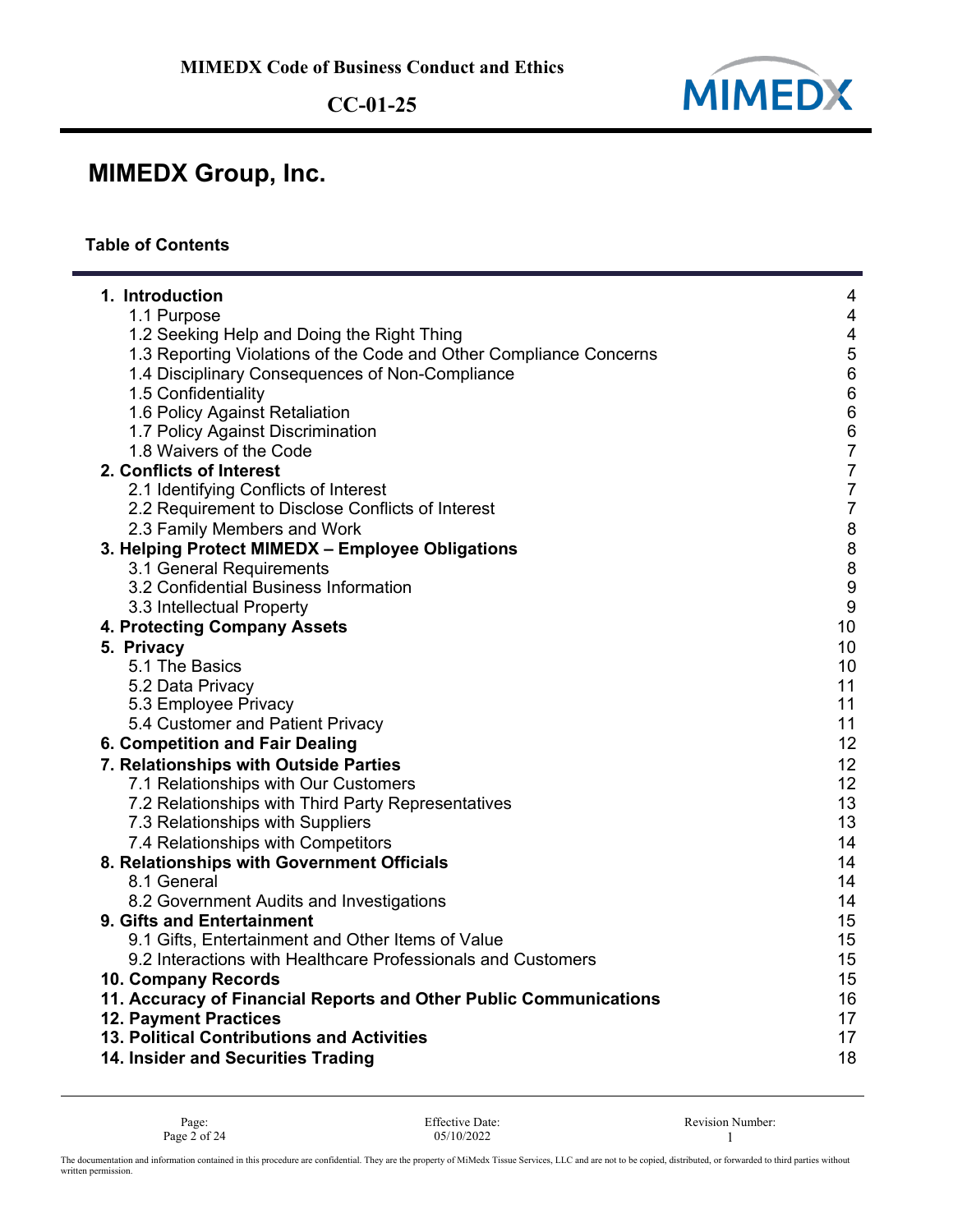

| 15. Complying with Laws and Regulations         | 19 |
|-------------------------------------------------|----|
| 15.1 Laws and Regulations Overview              | 19 |
| 15.2 Antitrust Laws                             | 19 |
| 15.3 Anti-bribery Laws                          | 20 |
| 15.4 Other Laws Governing our Business          | 20 |
| 15.5 Seeking Help                               | 21 |
| 16. Environment, Health and Safety              | 21 |
| 16.1 Work Environment                           | 21 |
| 16.2 Environmental Responsibilities             | 21 |
| 16.3 Health and Safety                          | 21 |
| <b>Required Attestation to Comply with Code</b> | 22 |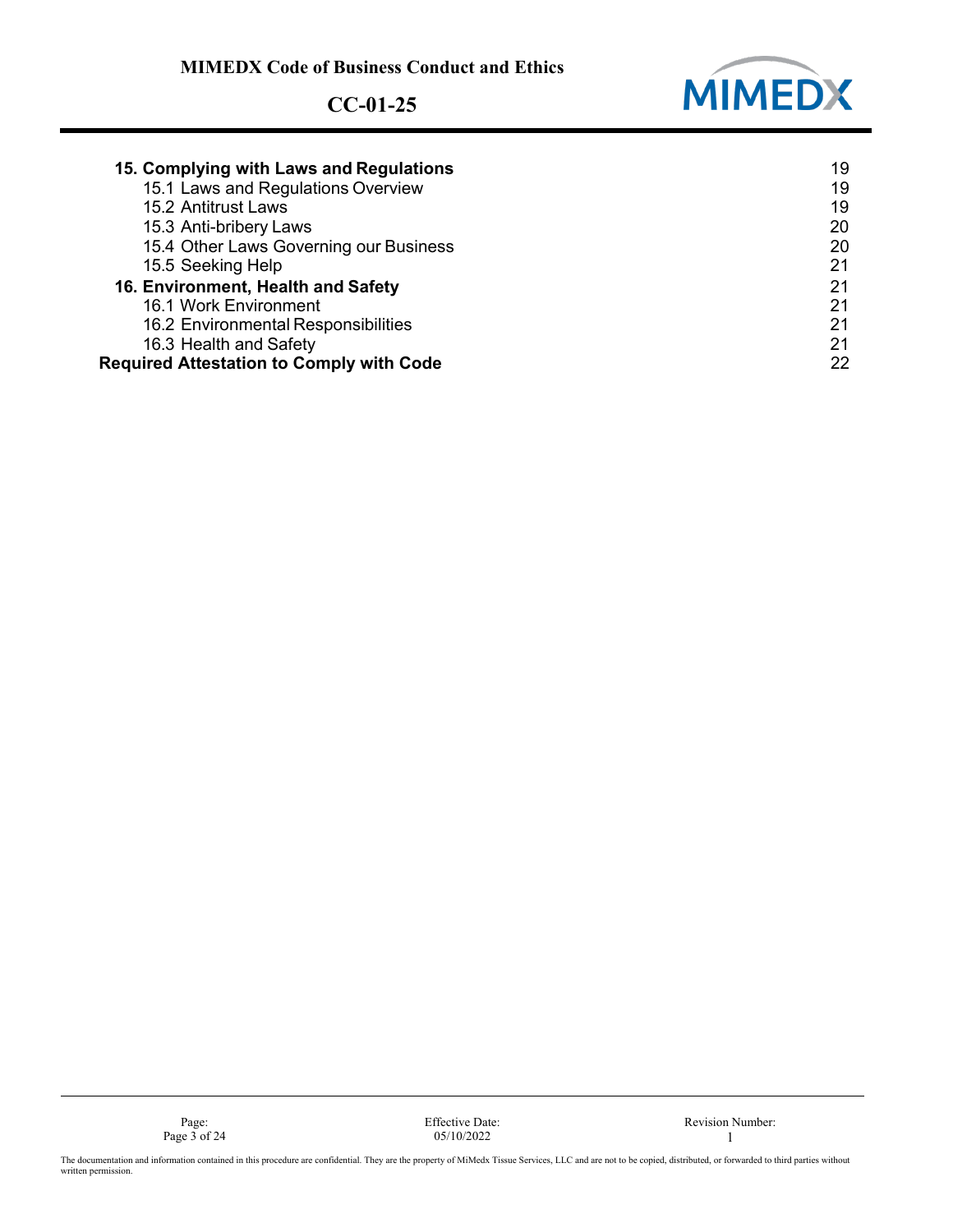

### **1. Introduction**

#### 1.1 Purpose

This Code of Business Conduct and Ethics (the "Code") is intended to qualify as a "code of conduct" within the meaning of Section 406 of the Sarbanes-Oxley Act of 2002 and as recommended for corporate compliance programs as initially outlined in the Federal Sentencing Guidelines and refined over time. This Code should be considered to be a minimum standard and is not meant to replace specific guidance or rules set forth in MIMEDX's policies and procedures. MIMEDX employees are required to review and follow such other specific policies.

This Code applies to all of our directors, officers, employees, agents, and distributors, wherever they are located and whether they work for MIMEDX on a full or part-time basis. We refer to all persons covered by this Code as "MIMEDX employees" or simply "employees." We also refer to our principal executive officer and principal financial officer as our "principal officers."

The Board of Directors of MIMEDX Group, Inc. (together with its subsidiaries, the "Company") has adopted this Code in order to promote:

- Honest and ethical conduct, including the ethical handling of actual or apparent conflicts of interest
- Full, fair, accurate, timely and understandable disclosure in reports and documents that the Company files with, or submits to, the Securities and Exchange Commission (the "SEC") and in other public communications made by the Company
- Compliance with applicable governmental laws, rules and regulations
- The prompt internal report to an appropriate person or persons identified in the Code of violations, or possible violations, of theCode
- Accountability for adherence to theCode

The Company's continued success and reputation are dependent upon each MIMEDX employee adhering to the highest ethical and legal standards of business conduct. All of us must act with integrity in our dealings with the Company's customers, suppliers, partners, service providers, competitors, employees and anyone else with whom we have contact in the course of performing ourjob.

### 1.2 Seeking Help and Doing the Right Thing

The Code provides practical guidance for many situations, but our Code cannot anticipate every scenario that may occur. If the Code and/or MIMEDX's policies and procedures do not provide guidance for a particular situation, you are expected to use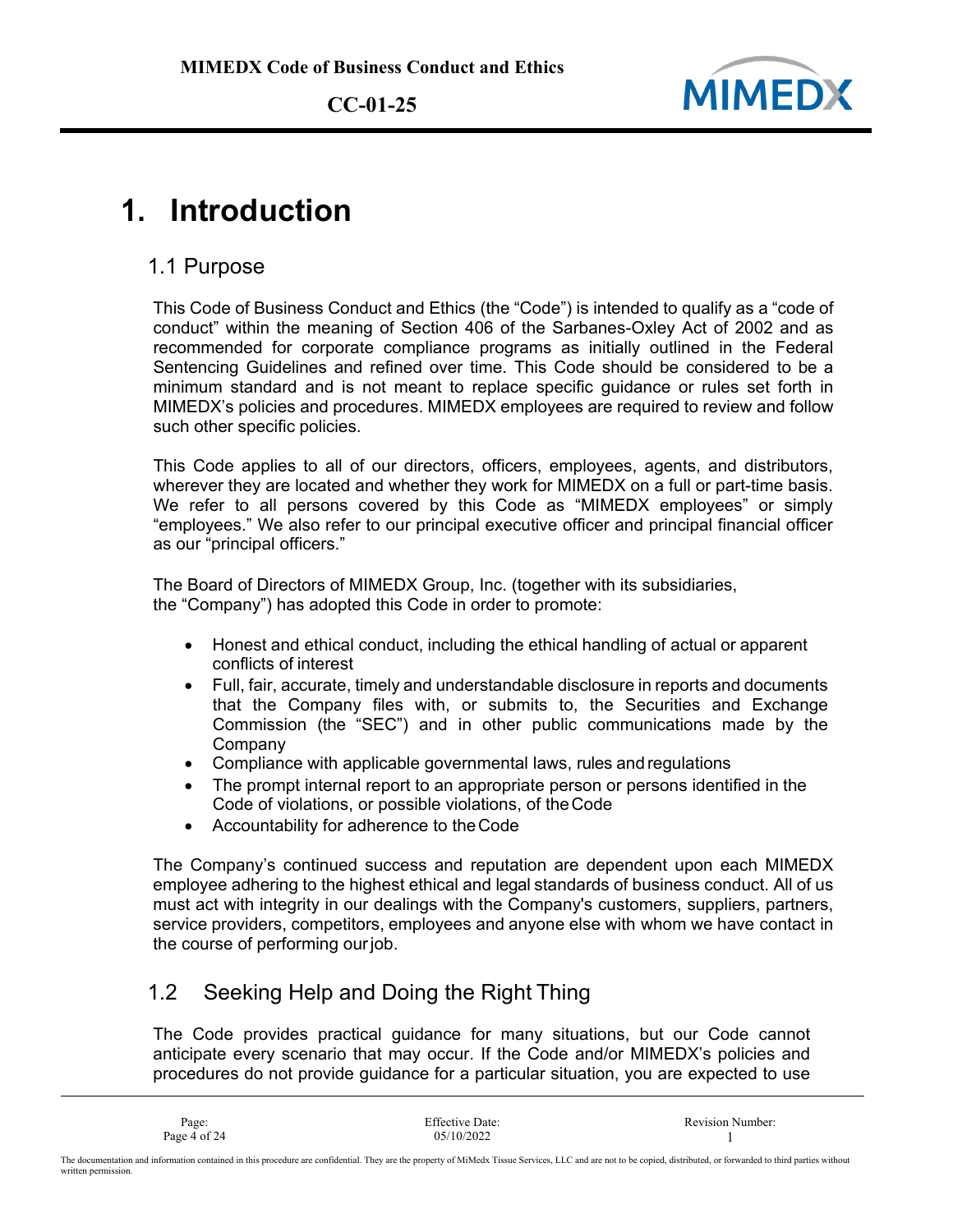

common sense and good judgment to make ethical decisions and "do the right thing".MIMEDX encourages all of us to apply the following framework to everything we do in the course of our employment:

- Is it legal?
- Is it honest and fair?
- Will this action protect MIMEDX's reputation?
- Have I understood the risk and possible implications of what I amdoing?
- Would I feel comfortable if an account of my actions were published inthe newspaper or put on socialmedia?

If you need help in your decision-making or are unsure of what to do, contact your manager, your Compliance Team or the Company's Hotline/Helpline (See next section for details).

#### 1.3 Reporting Violations of the Code and Other Compliance **Concerns**

All employees have a duty to report any known or suspected violation of this Code, including any violation of laws, rules, regulations, policies or procedures that apply to MIMEDX. Reporting a known or suspected violation will not be considered an act of disloyalty, but rather an action to safeguard the Company's reputation and integrity, and the reputation and integrity of all its employees. You are free to choose how to report or seek help regarding a compliance concern.

If you know of or suspect a violation of this Code or other compliance concern, it is best to immediately report the conduct or concern to your supervisor. If your supervisor cannot answer your question, or if you do not feel comfortable contacting your supervisor, you may report by contacting:

- Compliance
- Legal
- Human Resources
- **The Company's Hotline/Helpline:**
	- o **Via web atMIMEDX.ethicspoint.com**
	- o **Via telephone, call1-833-3MI-MEDX**

While you are not required to reveal your identity to the Hotline/Helpline, providing your identity may assist MIMEDX in addressing your questions or concerns. The Hotline/Helpline is a toll-free number, or online access, that is available 24 hours a day, 7 days a week, 365 days a year.

The Compliance Team will investigate reported concerns and assist with any necessary remediation. In some cases, investigations may be conducted under the direction of counsel, including outside counsel. Further, the Company will report back to pertinent individuals regarding the status of any such investigation, including when it is resolved.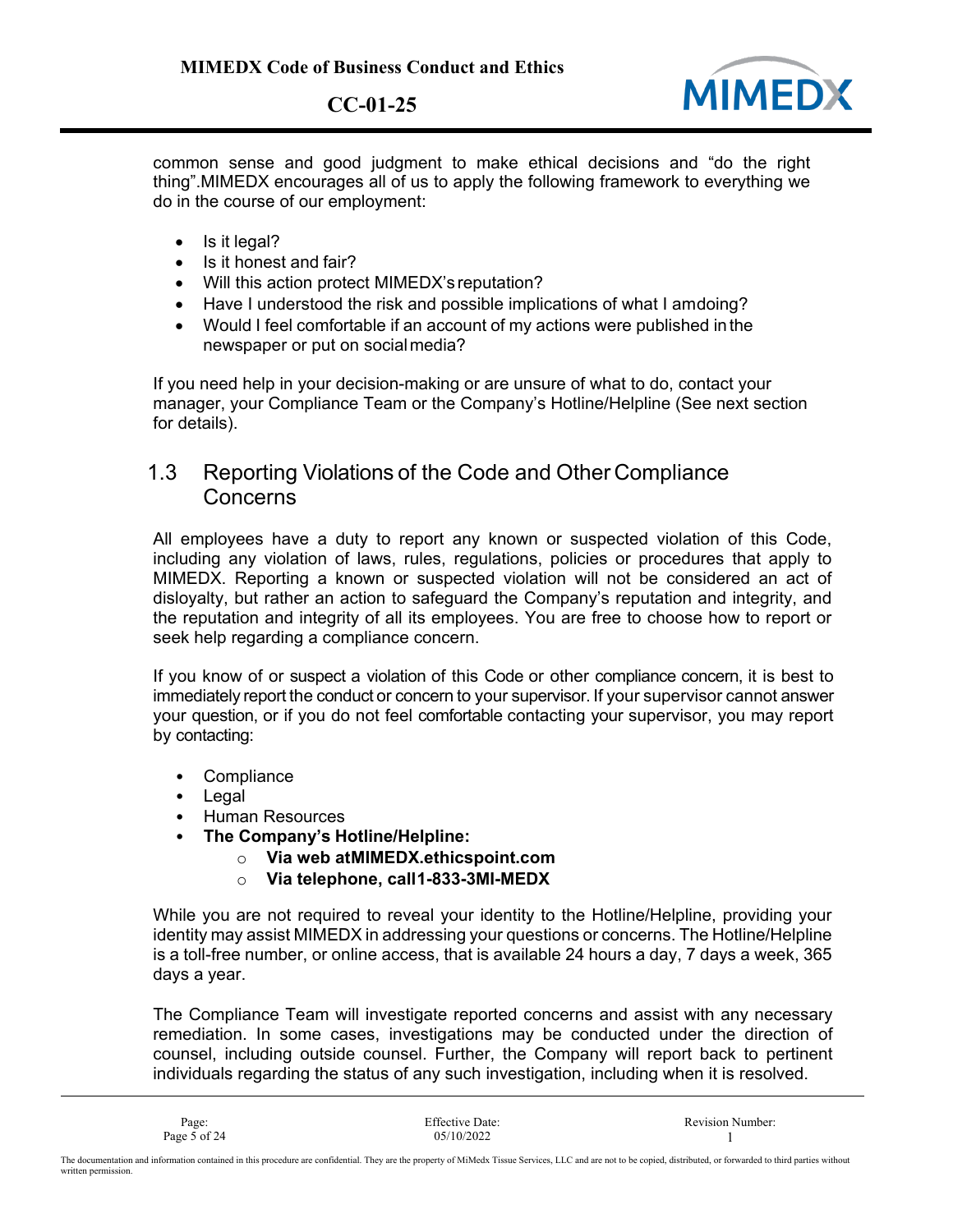

### 1.4 Disciplinary Consequences of Non-Compliance

MIMEDX expects all employees to comply with this Code, as well as with all laws, regulations, rules, and established guidelines governing our business. Employees who violate this Code or other MIMEDX policies and procedures will be subject to appropriate discipline, including potential termination of employment, as determined in accordance with the Company's employment policies as applied to the facts and circumstances of each particular situation. If an employee is alleged to have violated the Code or other MIMEDX policies and procedures, they will be given an opportunity to present their information prior to any disciplinary action being taken.

Any employee who fails to report known or suspected violations by another employee may also be subject to appropriate discipline. Life sciences companies are subject to many laws that can carry substantial civil and/or criminal fines and penalties – both for individual employees as well as for the corporation itself.

Therefore, your conduct as a MIMEDX employee, and your vigilance and diligence with regard to compliance, are critical to you and your reputation as well as to MIMEDX and our Company's reputation in the business community.

#### 1.5 Confidentiality

All questions and reports of known or suspected violations of the law, this Code, or MIMEDX policies or procedures, will be treated with sensitivity and discretion. MIMEDX will protect your confidentiality to the extent possible consistent with the law and the Company's need to investigate your concern.

#### 1.6 Policy Against Retaliation

MIMEDX strictly prohibits retaliation against an employee who, in good faith, seeks help or reports known or suspected violations. More specifically, it is both illegal and against Company policy to terminate, demote, suspend, threaten, intimidate, harass, or in any manner discriminate against an employee for bringing forth, in good faith, a report of a known or suspected violation.

Any reprisal or retaliation against an employee because the employee, in good faith, sought help or filed a report will be subject to disciplinary action, including potential termination of employment. This includes our senior management, who are subject to serious legal consequences for retaliation against employees who make good faith reports of known or suspected violations.

#### 1.7 Policy Against Discrimination

MIMEDX is committed to promoting and maintaining a culture of respect and equal opportunity, in which success depends solely on personal ability and contribution. We are committed to supporting diversity and inclusion in our workforce and to developing talent within our organization. All decisions about recruitment, hiring, compensation, development

| Page:        | <b>Effective Date:</b> | <b>Revision Number:</b> |
|--------------|------------------------|-------------------------|
| Page 6 of 24 | 05/10/2022             |                         |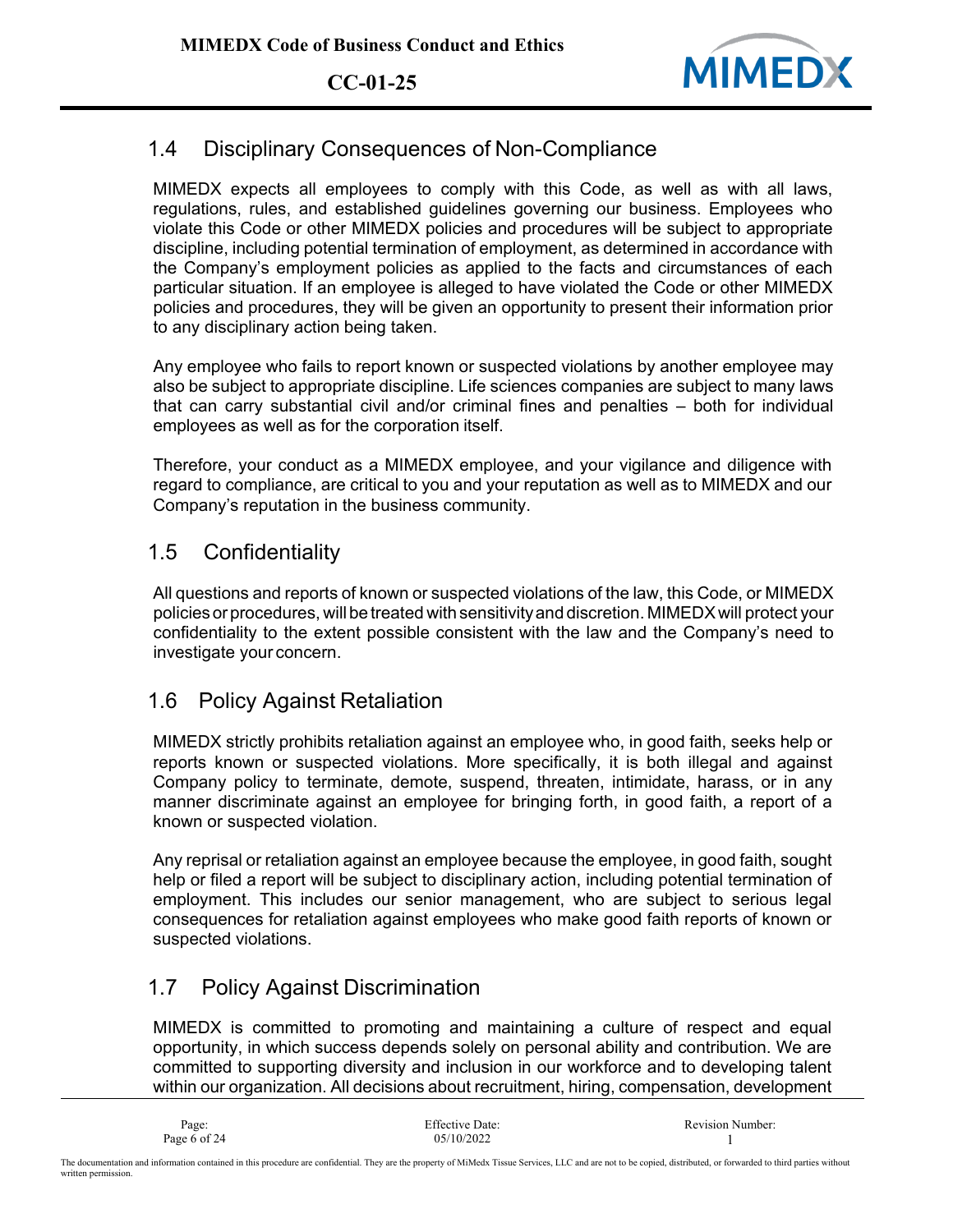

and promotion are made solely on the basis of a person's ability, experience, behavior, work performance and demonstrated potential in relation to the needs of the job. Mistreatment of or discrimination against employees is unacceptable and prohibited.

#### 1.8. Waivers of the Code

Waivers of this Code will be granted on a case-by-case basis and only in extraordinary circumstances. Waivers of this Code for employees may be made only by a principal officer of MIMEDX at the request and with the concurrence of the General Counsel and the Chief Compliance Officer. Any waiver of this Code for members of our Board of Directors and principal officers may be made only by our Board of Directors and shall be disclosed to stockholders as required by applicable laws, rules and regulations.

### **2. Conflicts of Interest**

#### 2.1 Identifying Conflicts of Interest

MIMEDX employees are expected to maintain undivided loyalty to the Company, free from any conflicts of interest. A conflict of interest occurs when an employee's private interest interferes, or appears to interfere, in any way with the Company's interests as a whole. You should actively avoid any private interest that may influence your ability to act in the Company's interests or that makes it difficult to perform your work objectively and effectively.

It is not possible to list every situation that may constitute a potential, actual, or perceived conflict of interest, however, MIMEDX's Conflict of Interest policy lists numerous examples of situations where conflicts may arise. Please refer to this policy to review example situations that may constitute a conflict of interest and for further details regarding how to address potential, actual, or perceived conflicts ofinterest.

Notwithstanding the foregoing, the Audit Committee is responsible for reviewing and approving all transactions or arrangements that constitute "Related-Party Transactions" as defined by the SEC rules. Related Party Transactions shall be approved by the Audit Committee of the Board of Directors as required by applicable laws and regulations, and provided such approval is obtained in advance and such transactions are publicly disclosed, such approval shall not be deemed a waiver of this Code.

#### 2.2 Requirement to Disclose Conflicts of Interest

MIMEDX employees are required to disclose to the Company all possible potential, actual, or perceived conflicts of interest so that the Company can determine whether a conflict of interest exists and, if so, the appropriate corrective action. Whenever a conflict of interest involving an employee exists, or may possibly exist, and is not promptly eliminated, full disclosure of all relevant facts and circumstances must be made to the employee's immediate supervisor and the Compliance Team. Each situation disclosed will be handled to the extent possible on a confidential basis.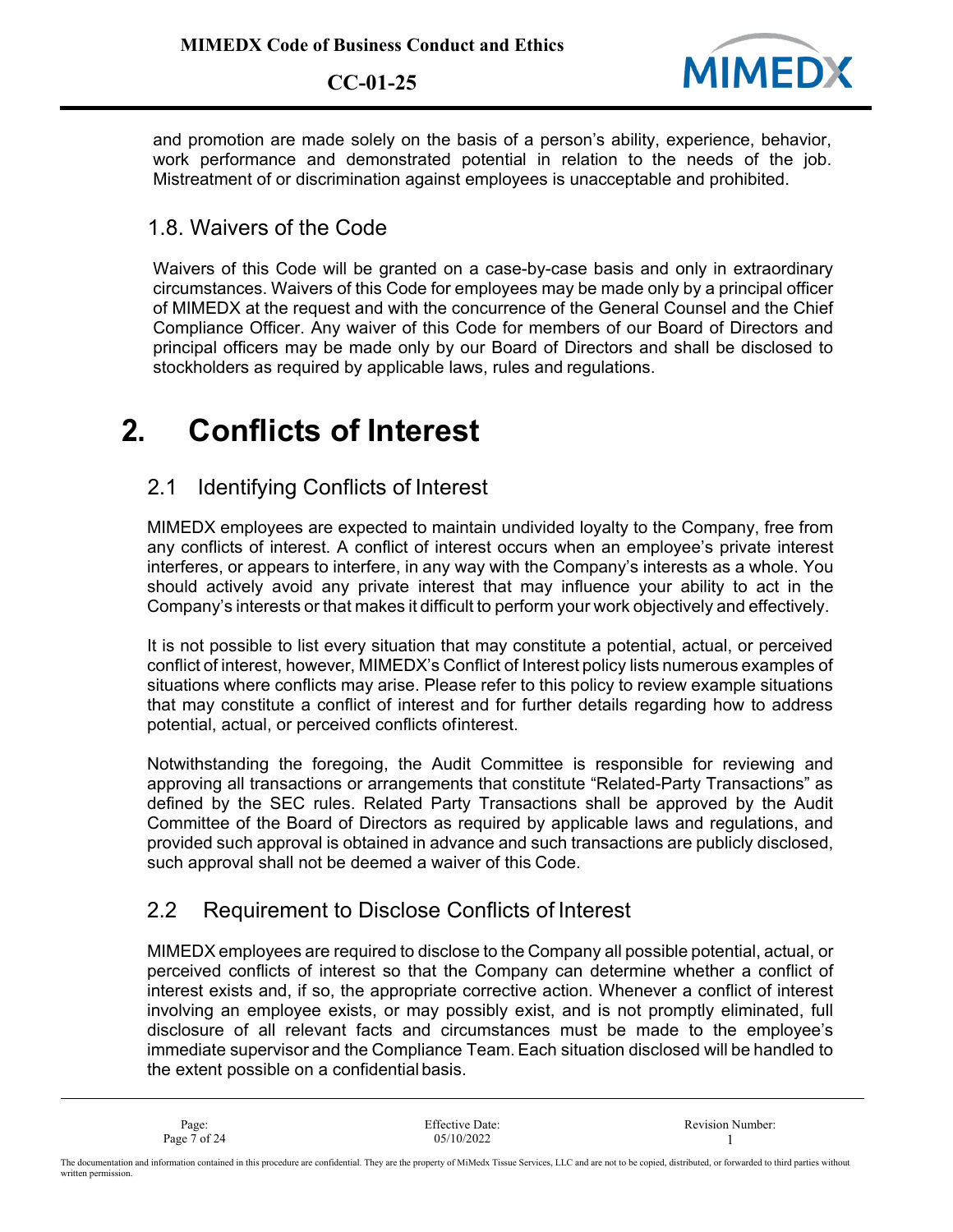

Any decision as to corrective action will take into account the nature and relative significance of the conflict of interest, how it arose, the importance of the transactions involved, and the scope of the employee's responsibilities. If family holdings or activities are involved, consideration will also be given to the closeness of the personal relationship between the employee and the related individuals.

Directors, Principal Officers and other executive officers of MIMEDX must seek determinations and prior authorizations regarding conflicts of interest from the Board of Directors.

2.3 Family Members and Work

For purposes of this Code, "family members" or "members of your family" include your spouse or life-partner, brothers, sisters and parents (natural or adopted), in-laws and children. The actions of family members outside the workplace may also give rise to conflicts of interest because they may influence an employee's objectivity in making decisions on the Company's behalf. For example, a conflict of interest that must be disclosed includes a family member who is employed by or has a significant financial interest in a company that is a MIMEDX customer, supplier or competitor.

Employees are also prohibited from participating in decisions concerning the employment, salary, or job status of a family member. Also, employees should not supervise a family member.

Employees should report to their supervisor or the Compliance Team any situation involving family members that reasonably could be expected to give rise to a conflict of interest.

# **3. Helping Protect MIMEDX - Employee Obligations**

#### 3.1 General Requirements

All MIMEDX employees are required to act in the following ways:

- Provide information that is accurate, complete, objective, relevant, timely, and understandable
- Act in good faith, responsibly, with due care, competence and diligence, without misrepresenting material facts or allowing one's independent judgment to be subordinated
- Share knowledge and maintain skills important and relevant to constituents' needs
- Respect the confidentiality of information acquired in the course of one's work except when authorized or otherwise legally obligated to disclose. Confidential information acquired in the course of one's work will not be used for personal advantage.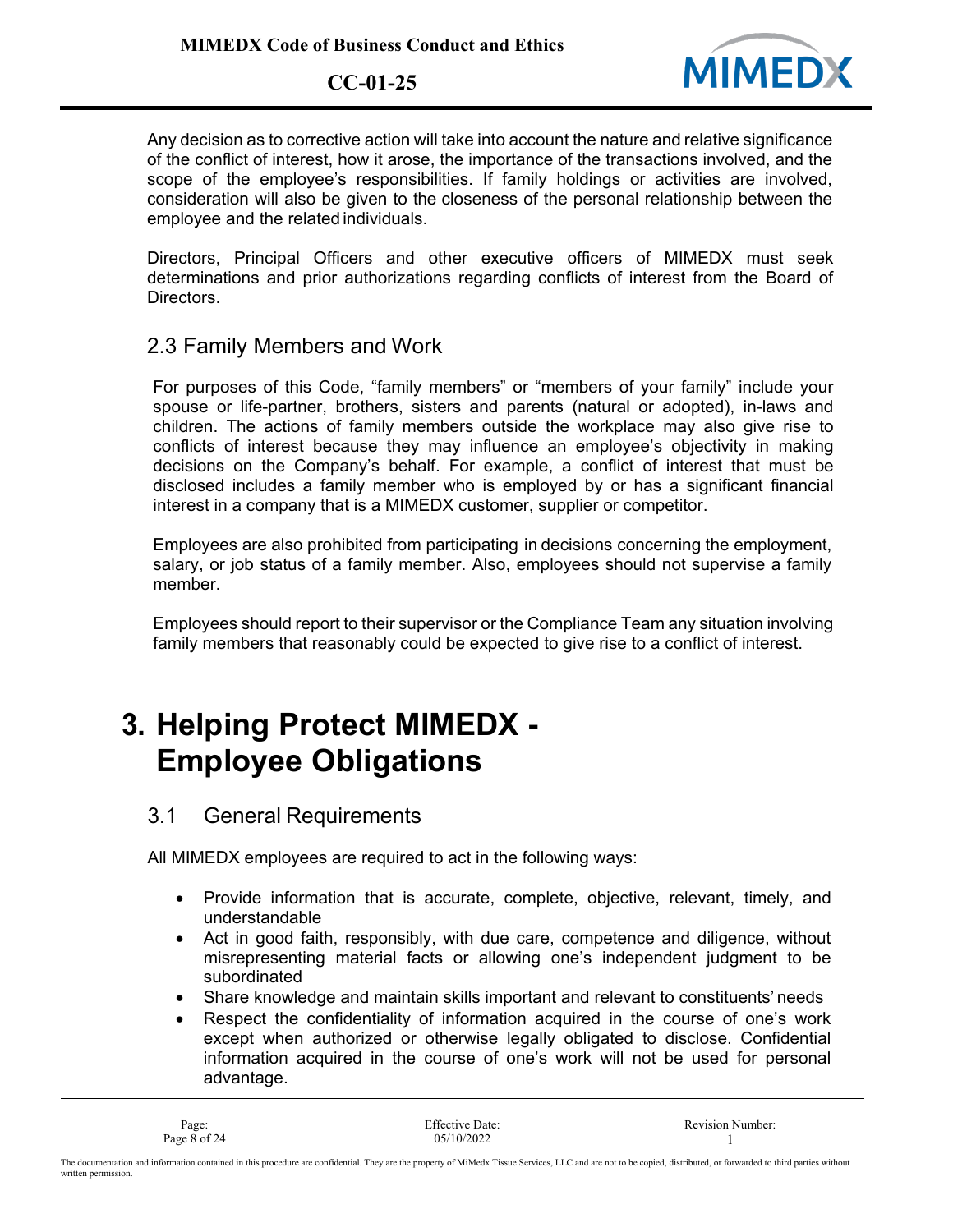

### 3.2 Confidential Business Information

Information is one of MIMEDX's most valuable assets and keys to our success.Therefore, safeguarding MIMEDX proprietary and confidential information (including our intellectual property and trade secrets) is paramount to prevent harm to MIMEDX, our shareholders, and individuals or other third parties that have trusted us with their information. Confidential information includes all non-public information relating to MIMEDX where the Company has an advantage from keeping it secret or would be disadvantaged if it were made public.

Protecting MIMEDX's information is a responsibility we all share. Our confidential information must only be sent to or discussed with MIMEDX employees who have a legitimate business need to know the information. Confidential information must not be shared with any individual outside of the organization without explicit authorization from MIMEDX's Legal Department.

If your employment or business relationship with MIMEDX ends for any reason, you must maintain the confidentiality of the information disclosed or accessed during your employment or business relationship.

Any suspected disclosure of Company confidential information must be immediately reported to your manager, MIMEDX's Legal Department, or your Compliance Team.

Help protect MIMEDX confidential business information by following these principles:

- Be careful when using electronic means of storing and sending information
- Don't provide confidential or proprietary information to third parties, including business partners and vendors, without appropriate authorization and any required confidentiality agreements. If in doubt, check with your manager, the Legal Department, or your Compliance Team
- Don't discuss confidential information in places where you can be overheard
- Secure all confidential information when working in an openenvironment
- Dispose of confidential or proprietary information properly
- Beware of informal telephone or email requests from outsiders seeking information (commonly known as "phishing")

#### 3.3 Intellectual Property

Protecting MIMEDX's intellectual property is critical to maintaining our competitive advantage. Therefore, we vow to protect our intellectual property rights to patents, trade names, trademarks, copyrights and trade secrets by taking precautions to prevent inappropriate disclosure, use or loss of such information. Likewise, we respect the property rights of others, including our competitors.

All MIMEDX employees must fully cooperate in the establishment, protection, maintenance and defense of MIMEDX's intellectual property rights.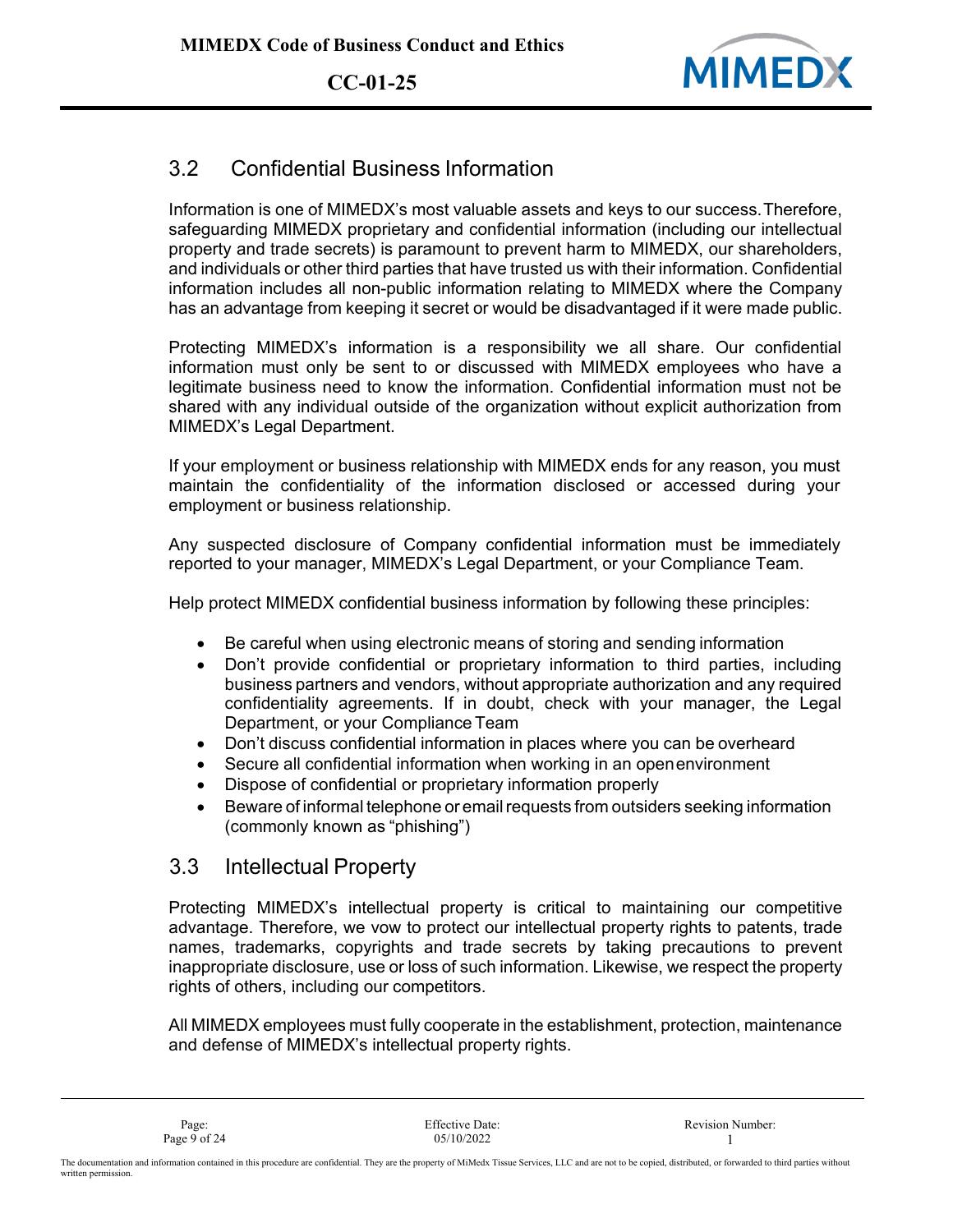

## **4. Protecting Company Assets**

All employees must protect theCompany's assets and ensure their efficient use forlegitimate business purposes only. Theft, carelessness and waste have a direct impact on the Company's profitability. The use of MIMEDX funds or assets for any unlawful or improper purpose is strictly prohibited.

To ensure the protection and proper use of the Company's assets, each employee must:

- Exercise reasonable care to prevent theft, damage or misuse of MIMEDX property
- Promptly report the actual or suspected theft, damage or misuse of MIMEDX property to a supervisor
- Use the Company's voicemail, other electronic communication services or written materials for business-related purposes only and in a manner that does not reflect negatively on MIMEDX or its customers
- Safeguard all electronic programs, data, communications and written materials from inadvertent access by others
- Use MIMEDX property only for legitimate business purposes, as authorized in connection with your job responsibilities.

Employees should be aware that MIMEDX property includes all data and communications transmitted to or received by, or contained in, the Company's electronic or telephonic systems, or written media unless prohibited by law. Employees and other users of this property have no expectation of privacy with respect to these communications and data unless prohibited by law.

To the extent permitted by law, MIMEDX has the ability, and reserves the right, to monitor all electronic and telephonic communication on the Company's electronic or telephonic systems. These communications may also be subject to disclosure to law enforcement or government officials. Electronic communications, including email, are subject to subpoena and may be used as evidence in regulatory and/or courtroom proceedings.

## **5. Privacy**

written permission.

#### 5.1 The Basics

Personal data protection is designed to protect people's privacy. In the course of business, MIMEDX may collect and store personal information about employees, patients, health care professionals, consumers and others. MIMEDX is accountable for protecting personal information and for processing it within the boundaries of applicable laws, regulations, and rules governing the confidentiality of personal data (e.g., HIPAA, HITECH, state laws, institutional restrictions).

Whether it is from an employee, customer, patient or other relevant stakeholder, personal

| Page:                                                                                                                                                                                                             | Effective Date: | <b>Revision Number:</b> |
|-------------------------------------------------------------------------------------------------------------------------------------------------------------------------------------------------------------------|-----------------|-------------------------|
| Page $10$ of 24                                                                                                                                                                                                   | 05/10/2022      |                         |
| The documentation and information contained in this procedure are confidential. They are the property of MiMedx Tissue Services, LLC and are not to be copied, distributed, or forwarded to third parties without |                 |                         |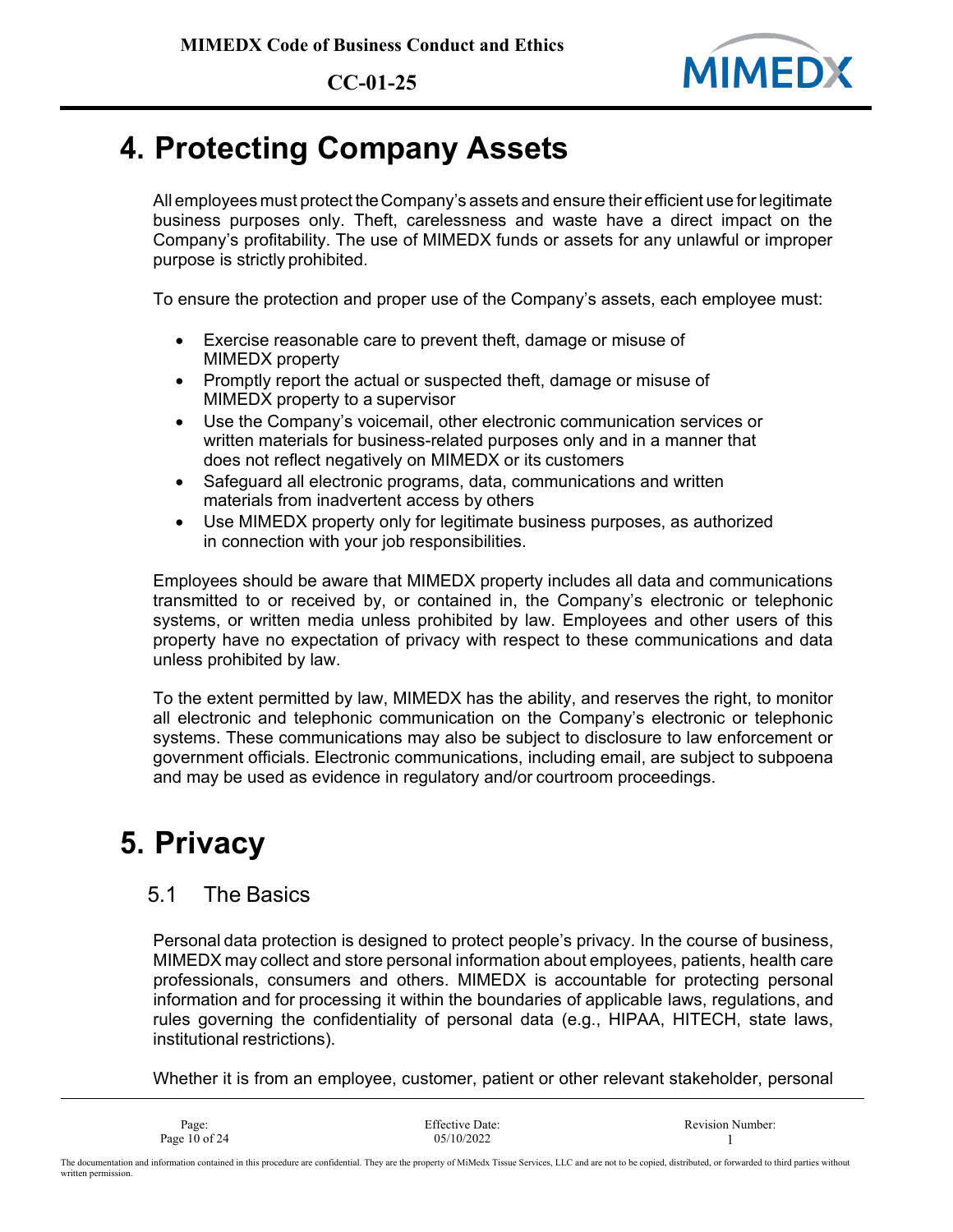

information will be collected only for legitimate business purposes, shared only with those who are allowed access, and protected in line with our policies and procedures.

#### 5.2 Data Privacy

Protecting the privacy and security of personal information and data is a growing global concern. MIMEDX is committed to maintaining the confidentiality of personal information and will restrict access to this information as appropriate and use it only as necessary. We will comply with all applicable laws and regulations regarding protection of personal information.

### 5.3 Employee Privacy

We respect the privacy and dignity of our fellow employees and safeguard the confidentiality of employee confidential information, data and records. MIMEDX collects and retains personal information needed to support functions such as benefits, compensation and payroll, as well as for other purposes as required by law. We will protect private employee personal information and use it only for legitimate business purposes. This commitment to protect employee privacy extends beyond the period of employment and includes information about former employees. For more detailed information, please refer to MIMEDX's policy on Employee Personnel Records.

#### 5.4 Customer and Patient Privacy

We believe in the importance of respecting the privacy of all of those with whom we do business. This is particularly true with customers, patients, doctors and clinical trial participants. This area is governed by strict legal requirements, and we respect the privacy of such information and take steps to appropriately safeguardit.

There are times when legitimate research and business activity may require the review of a patient's medical record or the collection of personal information. Our commitment to privacy is centered on several operating principles, including but not limited to:

- Accessibility We must make personal information easy for individuals to access and correct as needed
- Confidentiality We must treat all customer and patient information with confidentiality according to applicable laws andregulations
- Data Integrity Personal information must be kept accurate, complete and current
- Necessity  $-$  We must identify the business purpose served by using or collecting personal information and to the extent possible, use non-identifiable information
- Security and Transfer We must take reasonable steps to protect personal information from loss, misuse, unauthorized access, disclosure or alteration. Additionally, transfer of data across country borders requires additional safeguards and scrutiny

For more detailed information, please refer to MIMEDX's procedure on handling Protected Health Information ("PHI") and Personally Identifiable Information ("PII").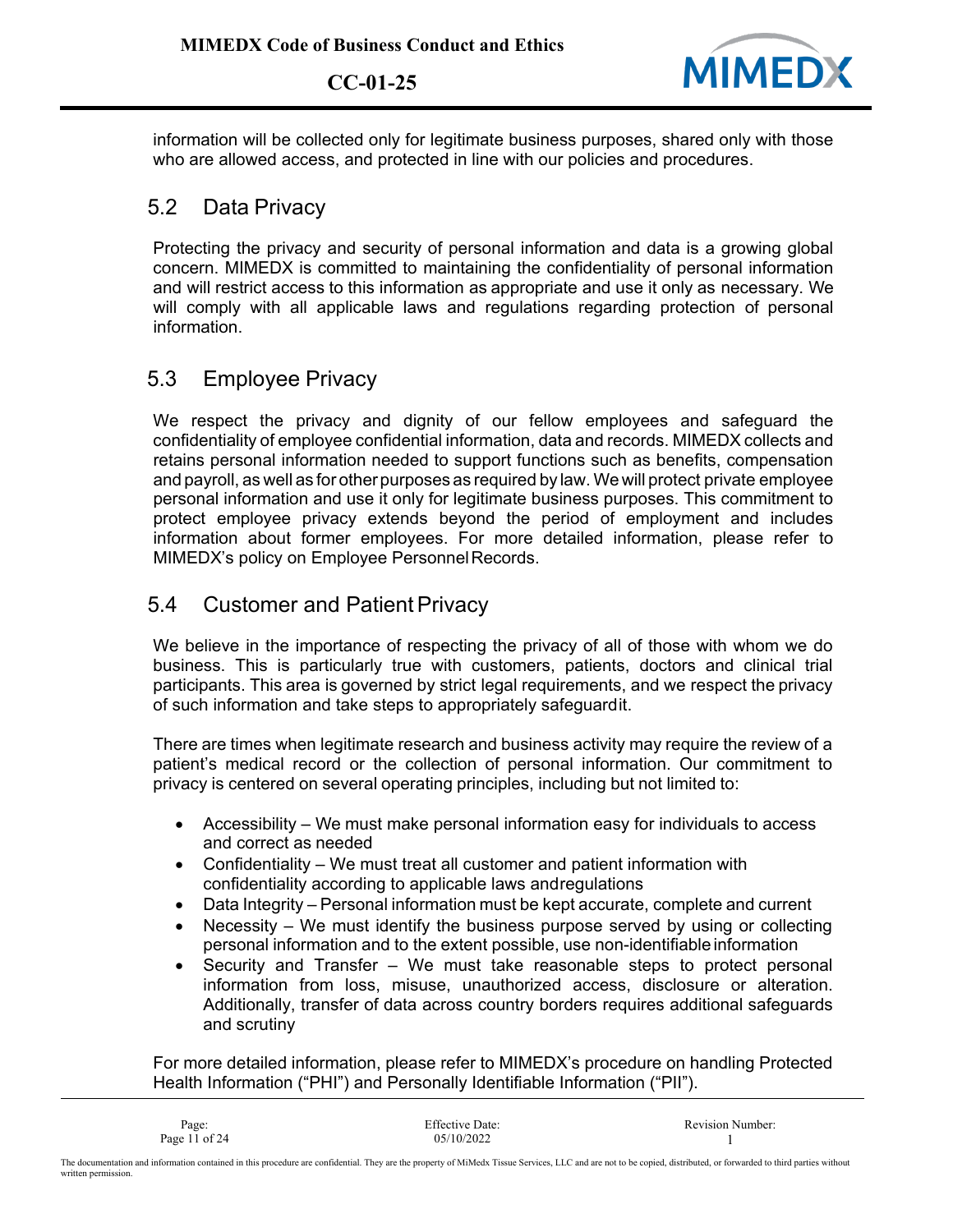

## **6. Competition and Fair Dealing**

MIMEDX competes vigorously but fairly. All employees are obligated to deal fairly with the Company's customers, suppliers and competitors. Employees will not take unfair advantage of anyone through manipulation, concealment, abuse of privileged information, misrepresentation or any other unfair-dealing practice. You may not discuss or exchange information with competitors regarding pricing, sales planning, bidding, costs, profits, customer selection or any other competitive information. Agreements with any competitors regarding pricing, terms or conditions of sale or to restrain competition in other ways, such as by allocating products, markets, territories or customers, are prohibited. MIMEDX will not authorize any customer, distributor, supplier, contractor, or agent to perform any act that is prohibited by this policy.

Antitrust and competition laws may vary from country to country and it is your job to understand the applicable laws and how they relate to you. If you believe you may have received confidential information about or from a competitor, please do not use this information and contact the Legal Department, or your Compliance Team.

### **7. Relationships with Outside Parties**

#### 7.1 Relationships with Our Customers

Our business success depends upon our ability to foster lasting customer relationships, including relationships with Health Care Professionals ("HCPs")1. Trust is the cornerstone of these relationships. To build trust, MIMEDX is committed to dealing with customers fairly, honestly and with integrity. Specifically, you should keep the following guidelines in mind when dealing with customers:

• Information we supply to customers should be current, accurate, and complete to the best of our knowledge. Employees should never deliberately misrepresent information to customers.

<sup>&</sup>lt;sup>1</sup> Healthcare Professional or HCP – Individuals (whether clinical or non-clinical), including without limitation, physicians, physician practice groups, physician assistants, fellows, residents, nurses, technicians, pharmacists, pharmacy technicians, purchasing managers, office staff, and members of formulary committees and entities and their representatives (including, without limitation, hospitals, integrated delivery networks, payors, and group purchasing organizations) that directly or indirectly purchase, order, use, prescribe, recommend, or arrange for the purchase, use, prescription, or orderof, any Company product, or who have the ability to do so.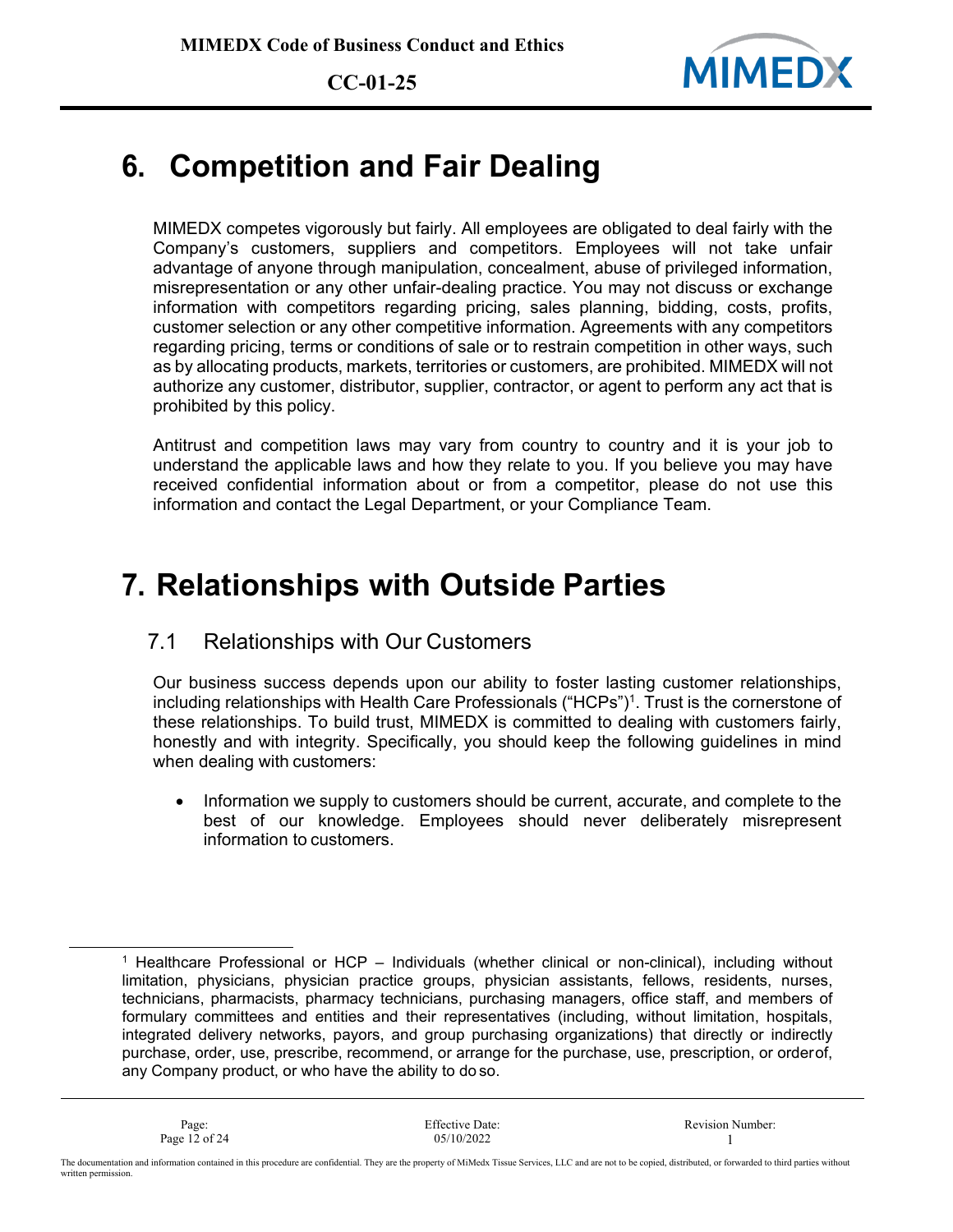

• Employees should never provide HCP customers or Government Officials ("GO")<sup>2</sup> with entertainment or other benefits that could be viewed as an inducement to or a reward for customer purchase decisions. It is never appropriate for employees to provide or pay for entertainment, including but not limited to, events, golf, skiing, or leisure trips. Please see "Gifts and Entertainment" (in Section 9) for additional guidelines in this area.

#### 7.2 Relationships with Third PartyRepresentatives

We rely on our network of third party representatives (e.g., agents, distributors, consultants) for various aspects of the business. It is critical that all MIMEDX third party representatives share our commitment to quality, excellence and integrity. MIMEDX third party representatives are subject to the Code, MIMEDX policies and procedures, and all applicable laws and regulations.

When interacting with third party representatives, MIMEDX employees must ensure all MIMEDX third party representatives have a reputation of quality, integrity and excellence. MIMEDX third party representatives must not perform any unethical or improper behavior on behalf of, or that reflects poorly upon MIMEDX.

#### 7.3 Relationships with Suppliers

MIMEDX deals fairly and honestly with its suppliers. This means that our relationships with suppliers are based on price, quality, service and reputation. Employees dealing with suppliers must carefully guard their objectivity.

Specifically, no employee should accept or solicit any personal benefit from a supplier or potential supplier that might compromise, or appear to compromise, their objective assessment of the supplier's products and prices. We require that our suppliers and partners adhere to the highest ethical standards; we do this by conducting audits and otherwise ensuring oversight of our supply chain. Please see the MIMEDX Conflicts of Interest Policy and Interactions with Healthcare Professionals Policy and sections in this Code for additional guidance in this area.

<sup>&</sup>lt;sup>2</sup> Government Official (or "GO") is any individual who holds a legislative, administrative or judicial position of any kind, whether appointed or elected, for a country or territory; any person acting in an official capacity on behalf of a government or any department, agency or instrumentality of a government; any officer, employee or agent of a public international organization such as the World Health Organization or the United Nations; Any officer, employee or agent of a political party or any person acting in an official capacity on behalf of a political party; any candidate for political officer and/or an employee or consultant of a government-owned hospital or institution, includingHCPs.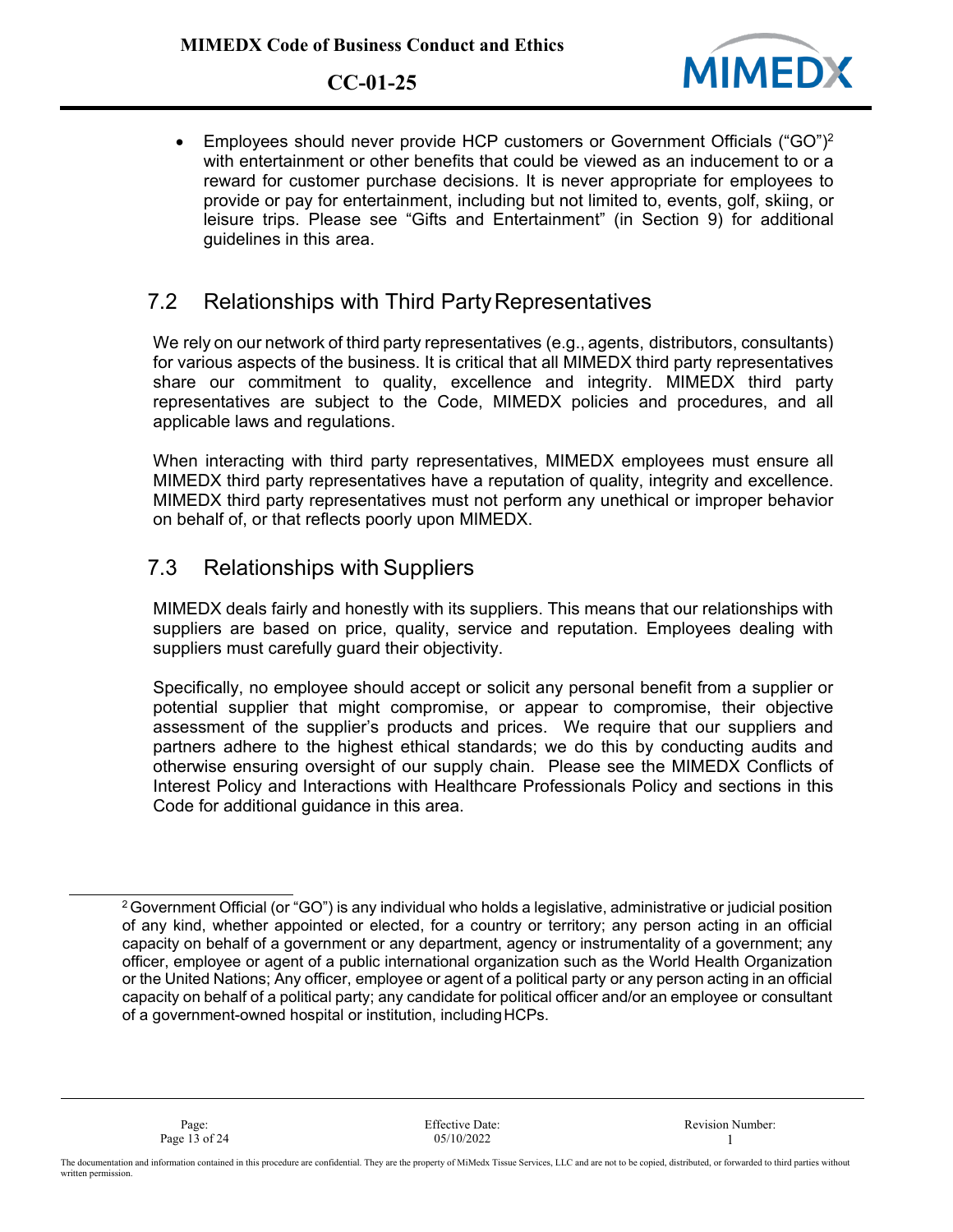

#### 7.4 Relationships with Competitors

MIMEDX is committed to free and open competition in the marketplace and throughout all business dealings. Employees must avoid all actions that reasonably could be construed as being anti-competitive, monopolistic or otherwise contrary to laws governing competitive practices in the marketplace, including federal and state antitrust laws. This includes misappropriation and/or misuse of a competitor's confidential information, tampering with a competitor's products or making false statements about the competitor's business and business practices. For a further discussion of appropriate and inappropriate business conduct with competitors, see the applicable MIMEDX policies and procedures and "Compliance with Antitrust Laws" below.

# **8. Relationships with Government Officials**

#### 8.1. General

MIMEDX conducts business with national, state and local governments, both in the United States and outside the United States. MIMEDX is committed to conducting its business with all governments and their representatives with the highest standards of business ethics and in compliance with all applicable laws and regulations, including the special requirements that apply to government contracts and government transactions. In your interactions with the government, you should be forthright and candid at all times. No employee should ever misstate or omit any material information from any written or oral communication with the government.

If your job responsibilities include interacting with the government, you are expected to understand and comply with the special laws, rules and regulations that apply to your job position. If any doubt exists about whether a course of action is lawful, you should seek advice immediately from your supervisor and the General Counsel and /or the Chief Compliance Officer. You should also refer to applicable MIMEDX policies and procedures.

#### 8.2 Government Audits and Investigations

The life sciences marketplace is highly regulated. Therefore, the government will, at times, request information from MIMEDX. We are committed to cooperating with the government, and will properly respond to all government audits, reviews, requests and investigations through the appropriate channels.

Government requests may include, but are not limited to the following:

- General or specific information about the Company
- Subpoenas, court orders and requests for depositions, testimony, interviews, documents or records
- Facility inspections
- Search warrants

Page 14 of 24 05/10/2022 1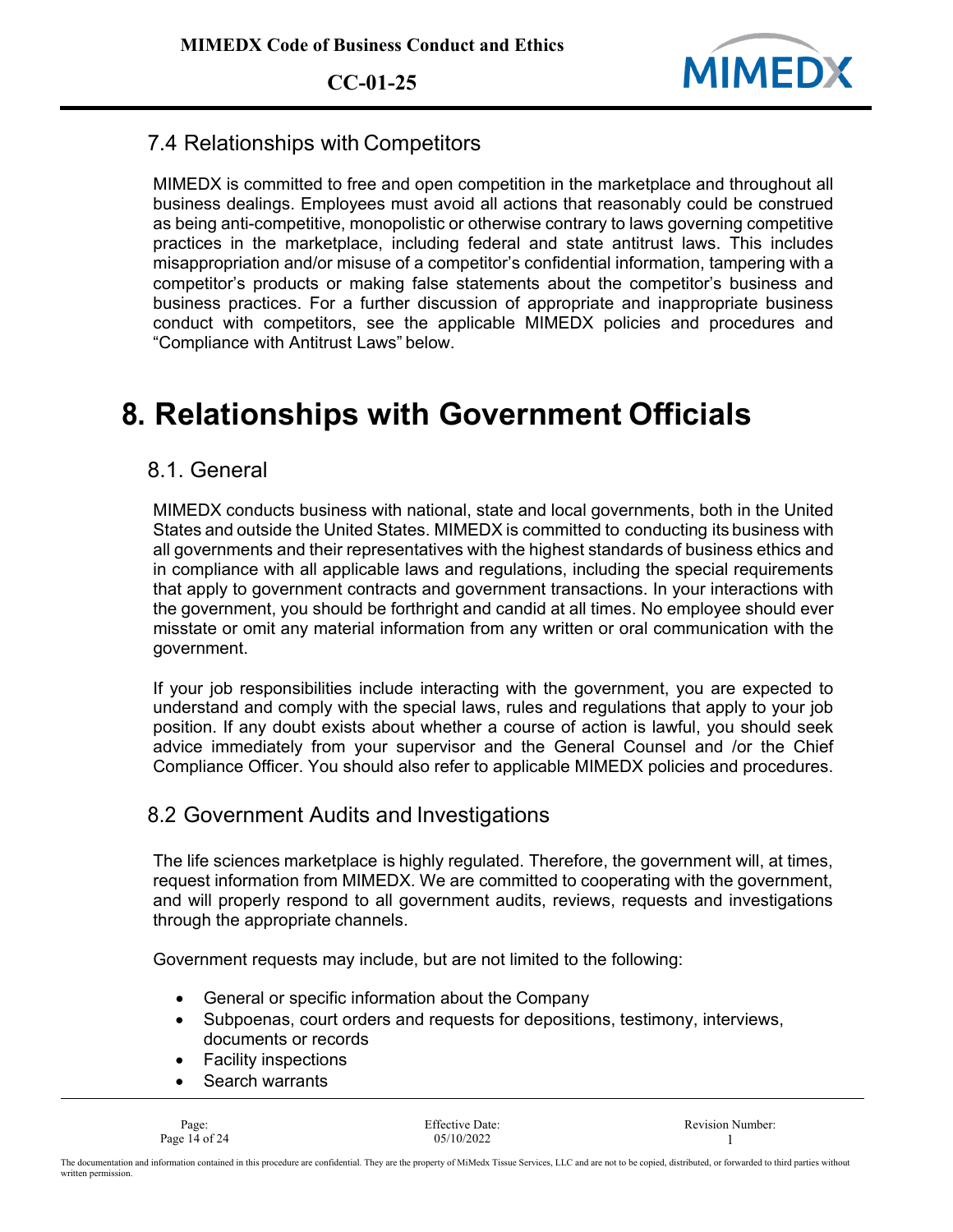

Employees must always consult with the Legal Department before scheduling interviews, answering questions, producing documentation or discussing compliance information related to government requests.

### **9. Gifts and Entertainment**

#### 9.1 Gifts, Entertainment and Other Items of Value

MIMEDX employees and their immediate families are **prohibited** from giving or accepting, gifts, services, entertainment, discounts, loans or other items of **more than modest value**, by local standards, to or from those who are doing business or seeking to do business with MIMEDX. Giving and receiving gifts and gratuities may create the appearance that we are improperly influencing purchasing or other business decisions.

Items of **modest value** may be permitted only if **all** of the following apply:

- The item of modest value is **not given to an HCP or Government Official**
- The item of modest value is not given or received on a frequent basis
- The item of modest value is not solicited by a MIMEDX employee
- The purpose of the meeting is business related
- The expenses would be paid by MIMEDX as a reasonable business expense if not paid by another party

#### 9.2 Interactions with Healthcare Professionals andCustomers

**It is inappropriate and prohibited to give any gift, service, entertainment or recreational item to an HCP at any time, regardless of the value of that item. MIMEDX's** interactions with healthcare professionals are heavily regulated and strictly enforced around the globe. As an organization, we have a responsibility to ensure that our interactions with healthcare professionals and our customers are ethical and beyond reproach. We are committed to observing the highest standards of integrity and honesty and abiding by all applicable laws and regulations. We will not attempt to influence a healthcare professional, patient, or customer through improper inducement.

Please refer to MIMEDX's policy on Interactions with Healthcare Professionals and Interactions with Federal Employees for specific requirements regarding interactions with those customers, including specific guidance around appropriate transfers of value, such as meals and educational items, as well as the prohibition of gifts and entertainment.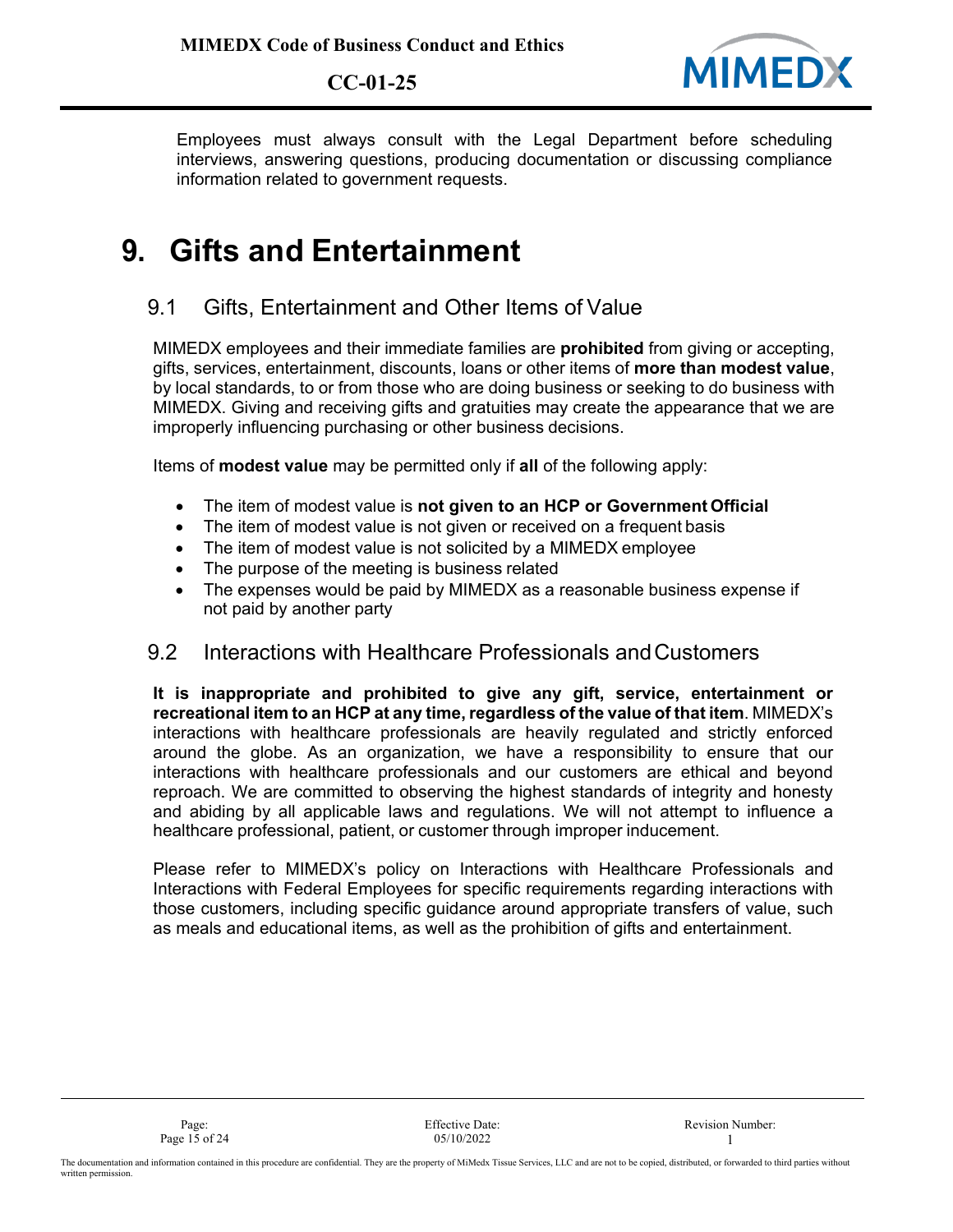

### **10. Company Records**

Accurate and reliable records are crucial to our business. Our records are the basis of our financial reports and are the source of essential data that guides business decision-making and strategic planning, as well as ensures the safety of patients who benefit from our products. MIMEDX records include booking information, payroll, timecards, travel and expense reports, e-mails, accounting and financial data, clinical records and data, measurement and performance records, electronic data files and all other records maintained in the ordinary course of our business.

All MIMEDX records must be complete, accurate and reliable in all material respects. There is never a reason to make false or misleading entries. In addition, undisclosed or unrecorded funds, payments or receipts are strictly prohibited. You are responsible for understanding and complying with our recordkeeping policy and for reporting any entries that you believe may be false or misleading to your supervisor and to the General Counsel and/or the Chief Compliance Officer.

### **11. Accuracy of Financial Reports and Other Public Communications**

The Company's mission includes significant efforts to promote ethical conduct in the practice of financial management throughout our Company. Senior financial officers hold an important role in corporate governance. They are uniquely capable and empowered to ensure that all stakeholders' interests are appropriately balanced, protected and preserved.

It is our policy to disclose accurate and complete information regarding the Company's business, financial condition and results of operations. Inaccurate, incomplete or untimely reporting will not be tolerated and can severely damage MIMEDX and cause legal liability.

Employees must be on guard for, and promptly report, evidence of improper financial reporting. Examples of suspicious activities that must be reported include:

- Financial results that seem inconsistent with the performance of underlying business transactions
- Inaccurate MIMEDX records, such as overstated expense reports, or erroneous time sheets or invoices
- Transactions that do not seem to have a good business purpose
- Requests to circumvent ordinary review and approval procedures

Our accounting records are also relied upon to produce reports for our management, stockholders and creditors, as well as for governmental agencies. We rely upon our accounting and other business and corporate records in preparing the periodic and current reports that we file with the SEC. Securities laws require that these reports provide full,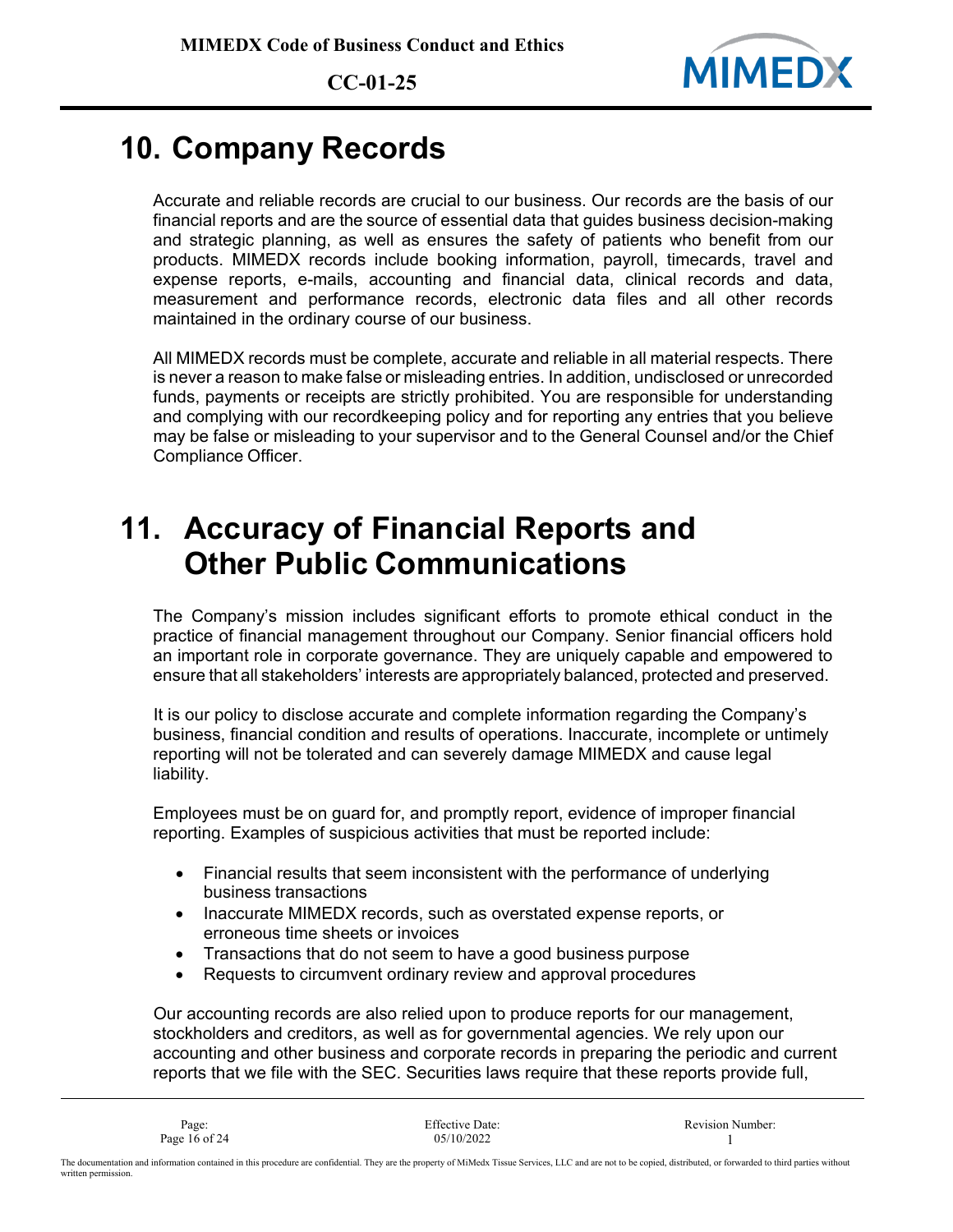

fair, accurate, timely and understandable disclosure and fairly present our financial condition and results of operations.

Employees who collect, provide or analyze information for or otherwise contribute in any way in preparing or verifying these reports, must strive to ensure that our financial disclosure is accurate and transparent and that our reports contain all of the information about the Company that would be important to enable stockholders and potential investors to assess the soundness and risks of our business and finances and the quality and integrity of our accounting and disclosures.

The Company's senior financial officers, and other employees working in Accounting, have a special responsibility to ensure that all of our financial disclosures are full, fair, accurate, timely and understandable. Such employees must understand and strictly comply with generally accepted accounting principles as adopted by MIMEDX and all standards, laws and regulations for accounting and financial reporting of transactions, estimates and forecasts. In addition:

- No employee, officer or director may knowingly take or authorize any action that would cause our financial records or financial disclosure to fail to comply with generally accepted accounting principles, the rules and regulations of the SEC or other applicable laws, rules and regulations
- All employees, officers and directors must cooperate fully with our finance and accounting departments, as well as our independent public accountants, respond to their questions with candor and provide them with complete and accurate information to help ensure that our books and records, as well as our reports filed with the SEC, are accurate and complete
- No employee, officer or director shall knowingly make (or cause or encourage any other person to make) any false or misleading statement in any of our reports filed with the SEC or knowingly omit (or cause or encourage any other person to omit) any information necessary to make the disclosure in any of our reports accurate in all material respects

Any accounting or transaction records that you believe may be false or misleading must be reported. You must report concerns about false or misleading accounting or financial reporting directly to the Audit Committee of the Board of Directors, the Ethics and Compliance Committee of the Board, the General Counsel or Chief ComplianceOfficer.

## **12. Payment Practices**

MIMEDX employees and third party representatives shall adhere to the legal requirements of each country in which the Company conducts business and shall employ the highest ethical standards. No undisclosed or unrecorded company fund or asset shall be established for any purpose, and no false or misleading entries shall be made in the Company's books or records. No payment on the Company's behalf shall be made without adequate supporting documentation or made for any purpose other than as described in the documents. MIMEDX employees shall comply with generally accepted accounting principles and Company internal control procedures at all times.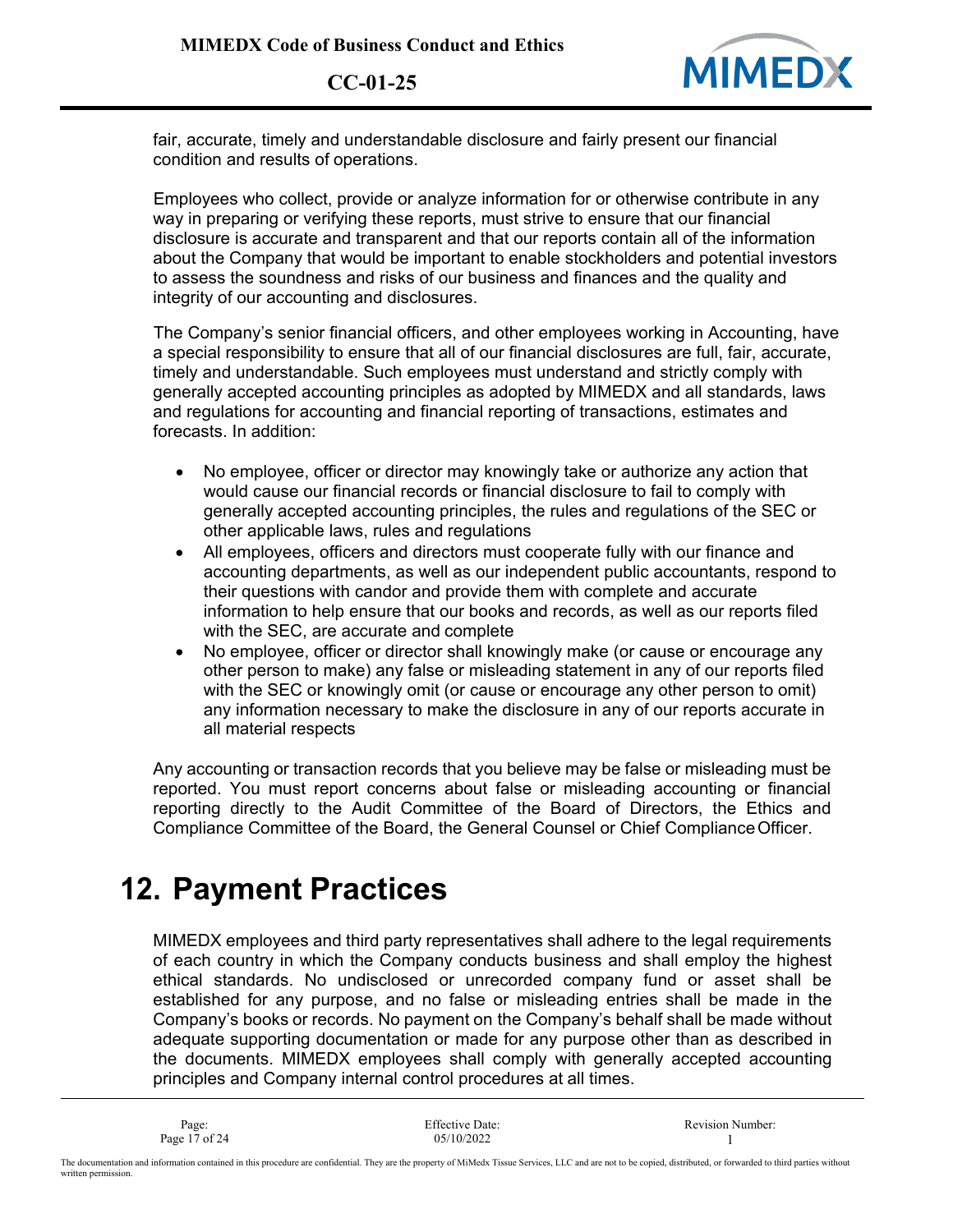

### **13. Political Contributions and Activities**

MIMEDX encourages its employees to participate in the political process as individuals and on their own time. It is the Company's policy that MIMEDX funds or assets shall not be used to make a political contribution to any political party or candidate.

The following guidelines are intended to ensure that any political activity you pursue complies with our policy:

- Contribution of Funds. You may contribute your personal funds to political parties or candidates. MIMEDX will not reimburse you for personal political contributions
- Volunteer Activities. You may participate in volunteer political activities during nonwork time. You may not participate in political activities during working hours
- Use of Company Facilities. The Company's facilities may not be used for political activities (including fundraisers or other activities related to running foroffice)
- Use of Company Name: When you participate in political affairs, you should be careful to make it clear that your views and actions are your own, and not made on behalf of MIMEDX

These guidelines are intended to ensure that any political activity you pursue is done voluntarily and on your own resources and time. Please contact the General Counsel and/or the Chief Compliance Officer if you have any questions about this policy.

## **14. Insider and Securities Trading**

We must comply with all insider trading and securities laws in all countries in which we do business. It is a violation of United States securities law to purchase or sell MIMEDX stock based on insider information. This prohibition against insider trading is not limited to trading in MIMEDX stock or other securities or tipping MIMEDX's confidential information. It includes trading in the securities of, and tipping information related to, other companies, including those that are current or prospective customers, vendors, suppliers or other business partners of MIMEDX, those with which MIMEDX may be negotiating an agreement and those that may be the subject of potential business development transactions with MIMEDX.

Insider information is information that is material and not in the public domain and is likely to affect the decision of a reasonable investor. Examples of insider information may include:

- Financial results
- Financial trends
- Mergers or acquisitions
- New research or clinical information
- Major legal proceedings

Page 18 of 24 05/10/2022 1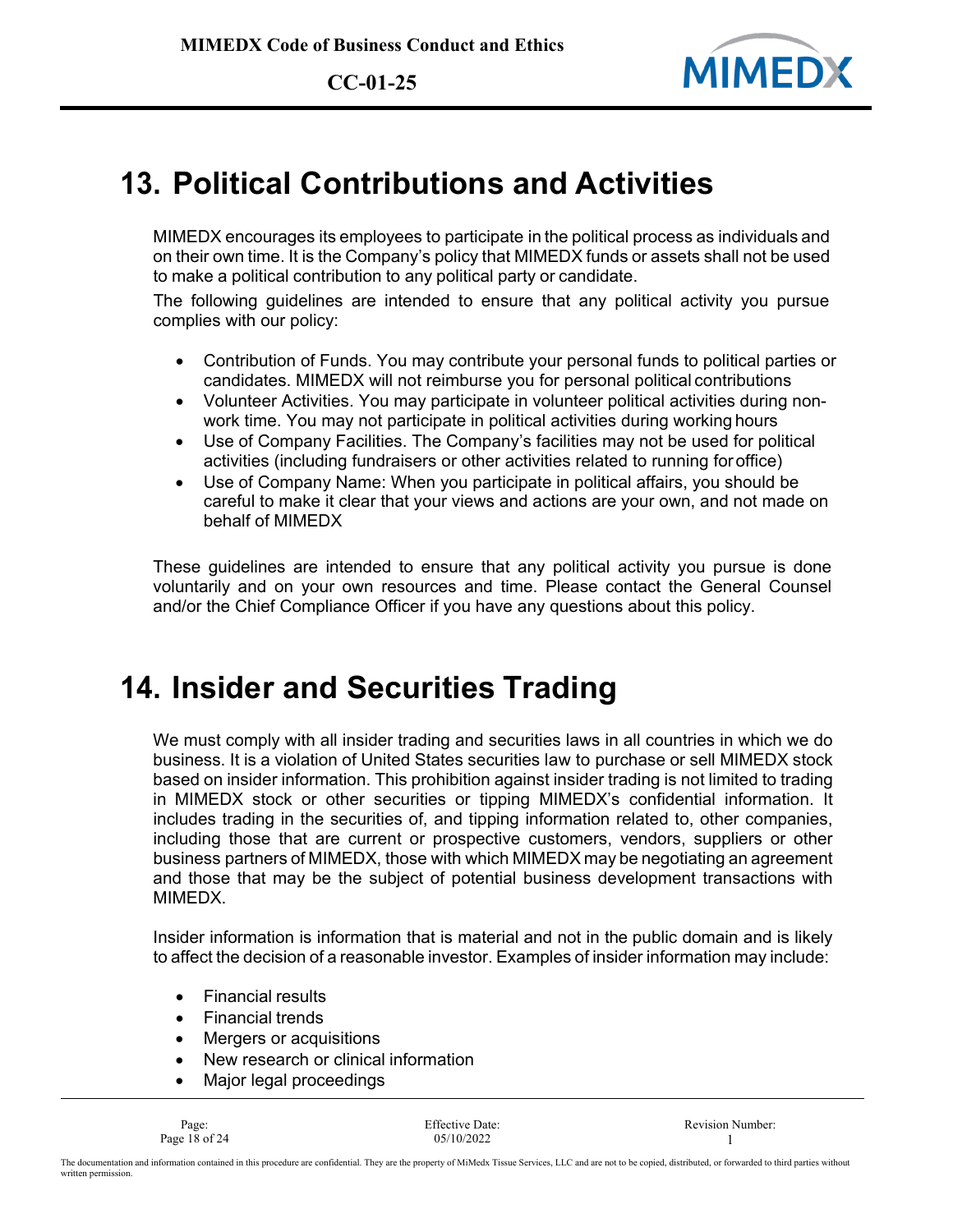

• Major management changes

Utilizing insider information for personal gain or sharing insider information with others for their benefit is a violation of MIMEDX policy and may be a violation of the law. You are obligated to understand and comply with the prohibition against illegal insider trading. If you have any questions regarding applicable laws and regulations, please refer to the MIMEDX Group, Inc. Insider Trading Policy or contact MIMEDX's Legal Department.

# **15. Complying with Laws and Regulations**

15.1 Laws and Regulations Overview

Each employee has an obligation to comply with the laws of the cities, states and countries in which MIMEDX operates. We will not tolerate any activity that violates any laws, rules or regulations applicable to MIMEDX. This includes, without limitation, laws covering commercial bribery, kickbacks and inducements to Health Care Professionals (HCPs), health care fraud and abuse laws, copyrights, trademarks and trade secrets, information privacy, insider trading, illegal political contributions, antitrust prohibitions, foreign corrupt practices, offering or receiving gratuities, environmental hazards, employment discrimination or harassment, occupational health and safety, false or misleading financial information, or misuse of corporate assets.

You are expected to understand and comply with all laws, rules and regulations that apply to your job position. If any doubt exists about whether a course of action is lawful, you should seek advice immediately from your supervisor, the General Counsel and/or the Chief Compliance Officer.

#### 15.2 Antitrust Laws

Antitrust laws are designed to protect consumers and competitors against unfair business practices and to promote and preserve competition. Our policy is to compete vigorously and ethically while complying with all antitrust, monopoly, competition or cartel laws in all countries, states or localities in which MIMEDX conducts business.

In general, U.S. antitrust laws forbid agreements or actions "in restraint of trade." All employees should be familiar with the general principles of the U.S. antitrust laws. The following is a summary of actions that are clear violations of U.S. antitrust laws:

- *Price Fixing*. MIMEDX may not agree with its competitors to raise, lower or stabilize prices or any element of price, including discounts and credit terms. In addition, MIMEDX may not set the prices at which distributors resell the Company's products
- *Limitation of Supply*. MIMEDX may not agree with its competitors to limit its production or restrict the supply of its services
- *Allocation of Business*. MIMEDX may not agree with its competitors to divide or allocate markets, territories or customers
- *Boycott*. MIMEDX may not agree with its competitors to refuse to sell or purchase

| Page:           | <b>Effective Date:</b> | <b>Revision Number:</b> |
|-----------------|------------------------|-------------------------|
| Page 19 of $24$ | 05/10/2022             |                         |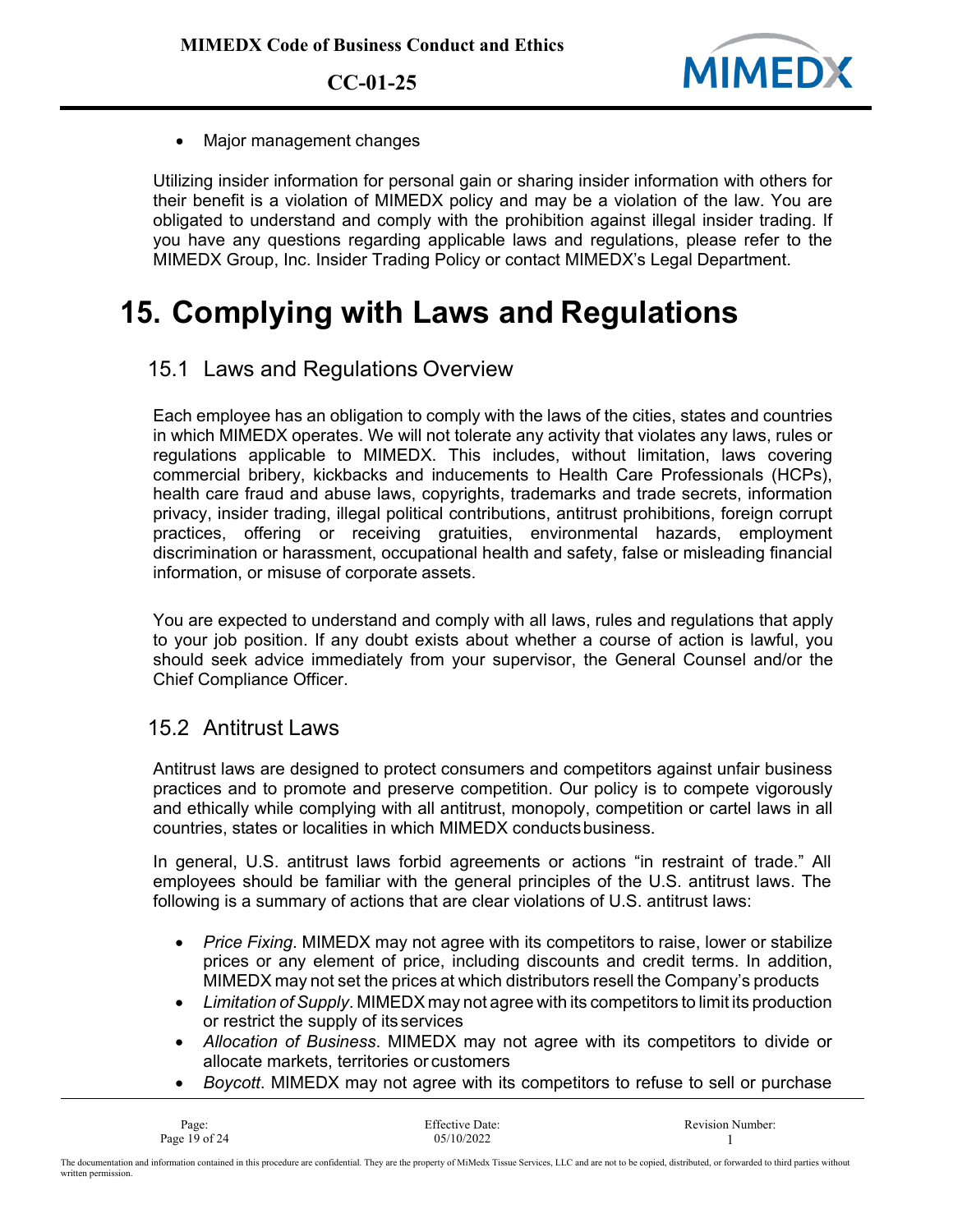

products from third parties. In addition, MIMEDX may not prevent a customer from purchasing or using non-MIMEDX products orservices

Antitrust and competition laws may vary from country to country and it is your job to understand the applicable laws and how they relate to you. If you believe you may have received confidential information about or from a competitor, please do not use this information and contact the Legal Department immediately.

#### 15.3 Anti-bribery Laws

The Foreign Corrupt Practices Act (the "FCPA") prohibits MIMEDX , its employees and its third party representatives from offering or giving money or any other item of value to win or retain business or to influence any act or decision of any governmental official, political party, candidate for political office or official of a public international organization. Stated more concisely, the FCPA prohibits the payment of bribes, kickbacks or other inducements to foreign officials. This prohibition also extends to payments to a sales representative or agent if there is reason to believe that the payment will be used indirectly for a prohibited payment to foreign officials. Violation of the FCPA is a crime that can result in severe fines and criminal penalties, as well as disciplinary action by MIMEDX, up to and including termination of employment.

MIMEDX also follows the UK Bribery Act 2010 and applicable guidance in all of its businesses and operations. The UK Bribery Act 2010 explicitly prohibits the payment, offer, acceptance or request of a bribe, including "facilitation payments" by anyone acting on the Company's behalf.

#### 15.4 Other Laws Governing our Business

The Company's business is subject to various U.S. and international trade control regulations, including licensing, customs valuation, import and export documentation, export restrictions, and reporting and record retention requirements.

Employees with significant responsibilities in our international trade activities have an additional responsibility to understand and comply with such applicable laws. These employees are expected to have a working knowledge of the laws and regulations applicable to their job positions. Questions and requests for assistance should be directed to the General Counsel and/or the Chief Compliance Officer.

MIMEDX is also subject to U.S. anti-boycott laws and regulations, which prevent U.S. companies and certain of their subsidiaries from taking action in support of a boycott imposed by a foreign country upon a nation that is friendly with the United States.

Boycott laws often change and must be closely monitored. To ensure compliance, any boycott issue must be referred to the General Counsel and/or the Chief Compliance Officer.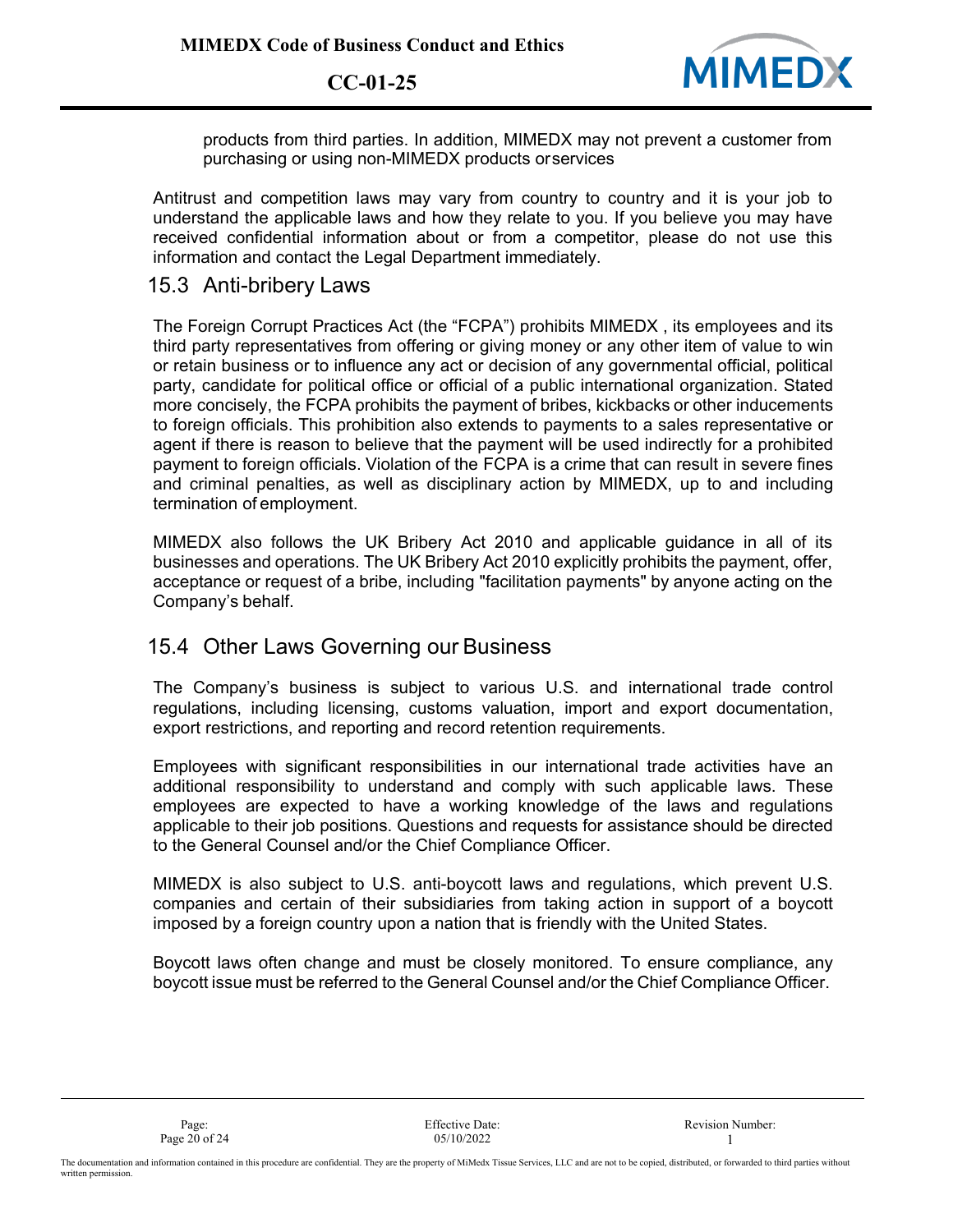

#### 15.5 Seeking Help

Violations of these laws can carry severe consequences and may expose MIMEDX and employees to substantial civil damages, criminal fines and, in the case of individuals for certain matters, prison terms. Whenever any doubt exists as to the legality of a particular action or arrangement, it is your responsibility to contact the General Counsel and/or the Chief Compliance Officer promptly for assistance, review and, if appropriate, approval.

# **16. Environment, Health and Safety**

### 16.1 Work Environment

MIMEDX is committed to providing a safe and healthy working environment for its employees, and to avoiding adverse impact and injury to the environment and the communities in which we do business. MIMEDX employees must comply with all applicable environmental, health and safety laws, regulations and MIMEDX standards. It is your responsibility to understand and comply with the laws, regulations and policies that are relevant to your job.

Each of us is responsible for complying with safety rules and regulations and for taking the necessary precautions to protect our colleagues and ourselves. The use of illegal drugs, the misuse of legal drugs and alcohol abuse create serious health and safety risks in the workplace. The possession, sale or use of illegal drugs or being under the influence of such drugs on MIMEDX time or property, or at MIMEDX- sponsored events, is prohibited. Failure to comply with environmental, health and safety laws and regulations can result in civil and criminal liability against you and MIMEDX, as well as disciplinary action by MIMEDX, up to and including termination of employment. You should contact the General Counsel and/or the Chief Compliance Officer if you have any questions about the laws, regulations and policies that apply to you.

#### 16.2 Environmental Responsibilities

You have a responsibility to promptly report any known or suspected violations of environmental laws or any events that may result in a discharge or emission of hazardous materials. Employees whose jobs involve manufacturing or who may work with biohazardous materials have a special responsibility to safeguard the environment. Such employees should be particularly alert to the proper handling, storage, disposal and transportation of waste (including biohazardous waste) and handling of toxic materials and emissions into the land, water or air.

### 16.3 Health and Safety

Numerous laws and regulations cover employee health and safety. MIMEDX is committed not only to comply with all relevant health and safety laws, but also to conduct business in a manner that protects the safety of its employees. All employees are required to comply with

| Page:         | Effective Date: | <b>Revision Number:</b> |
|---------------|-----------------|-------------------------|
| Page 21 of 24 | 05/10/2022      |                         |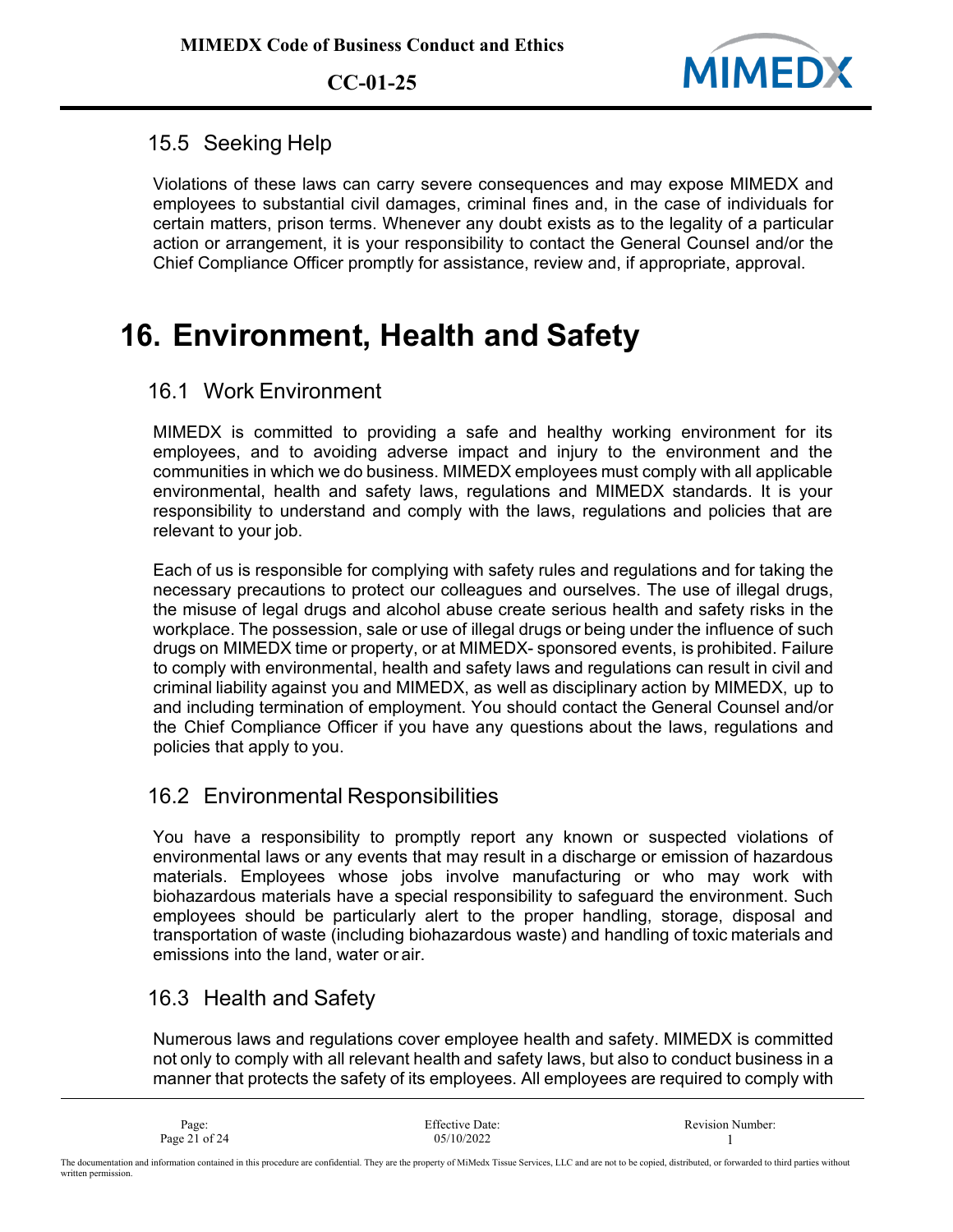

all applicable health and safety laws, regulations and policies relevant to their jobs. If you have a concern about unsafe conditions or tasks that present a risk of injury to you, please report these concerns immediately to your supervisor, the General Counsel, the Chief Compliance Officer, or the Company'sHotline/Helpline.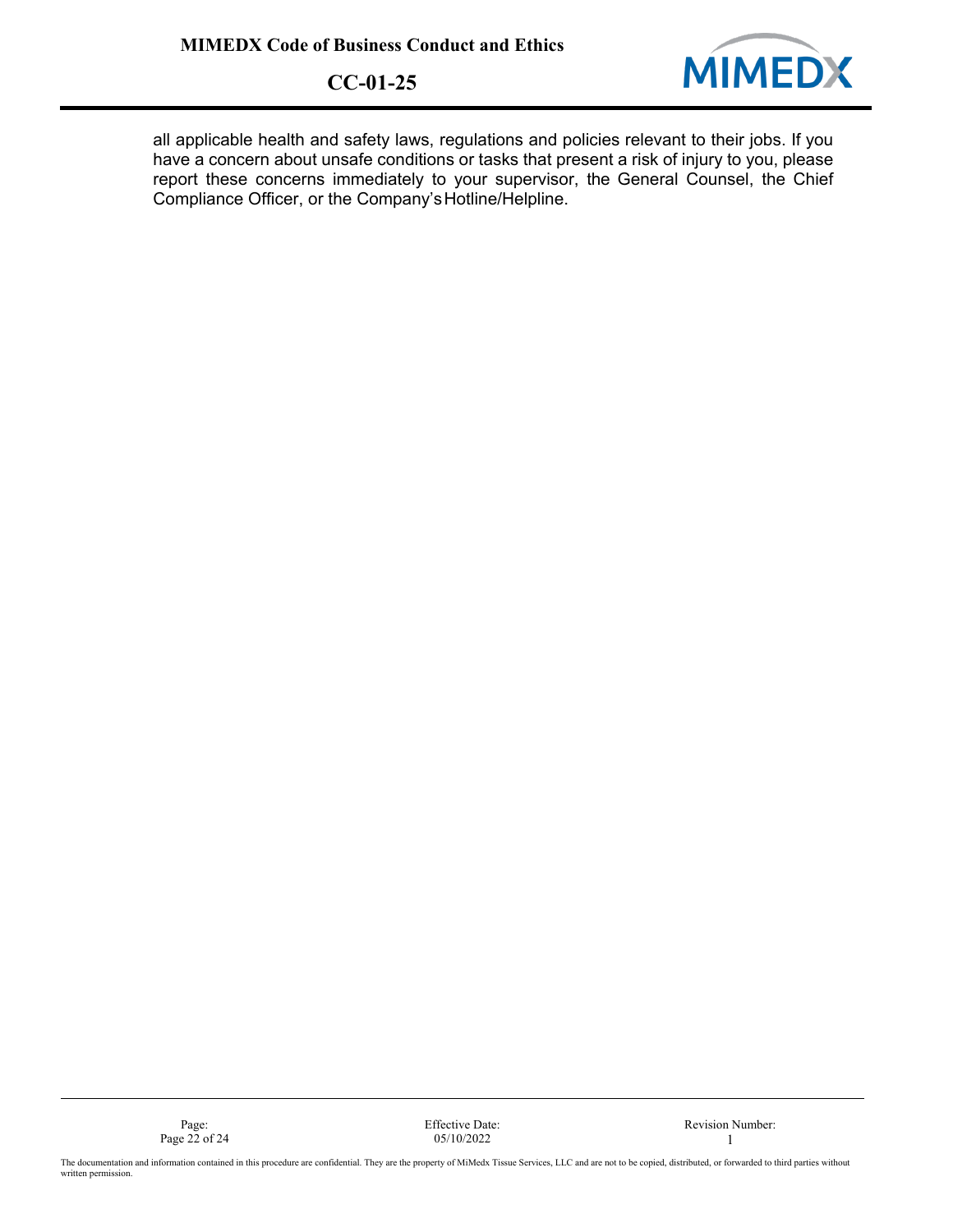

# **REQUIRED ATTESTATION TO COMPLY WITH CODE**

As stated in our Code of Business Conduct and Ethics ("Code"), adherence to the law and the highest ethical standards of integrity is the foundation of everything we do. Meeting this standard and complying with all applicable laws and regulations does not just happen; it requires a commitment from each of us.

I acknowledge that I have read and understand our Code and I agree to abide by its provisions.

- I have read and understand the provisions of the MIMEDXCode
- I must abide by the standards of conduct contained in the Code andin Company policies and procedures
- I must complete all required training courses on compliance topics
- I must speak up, using the resources listed in the Code, if I am in doubt as to the proper course of conduct or if I become aware of possible violations of our standards or the law

SIGNATURE **EXECUTE PRINT NAME DATE**